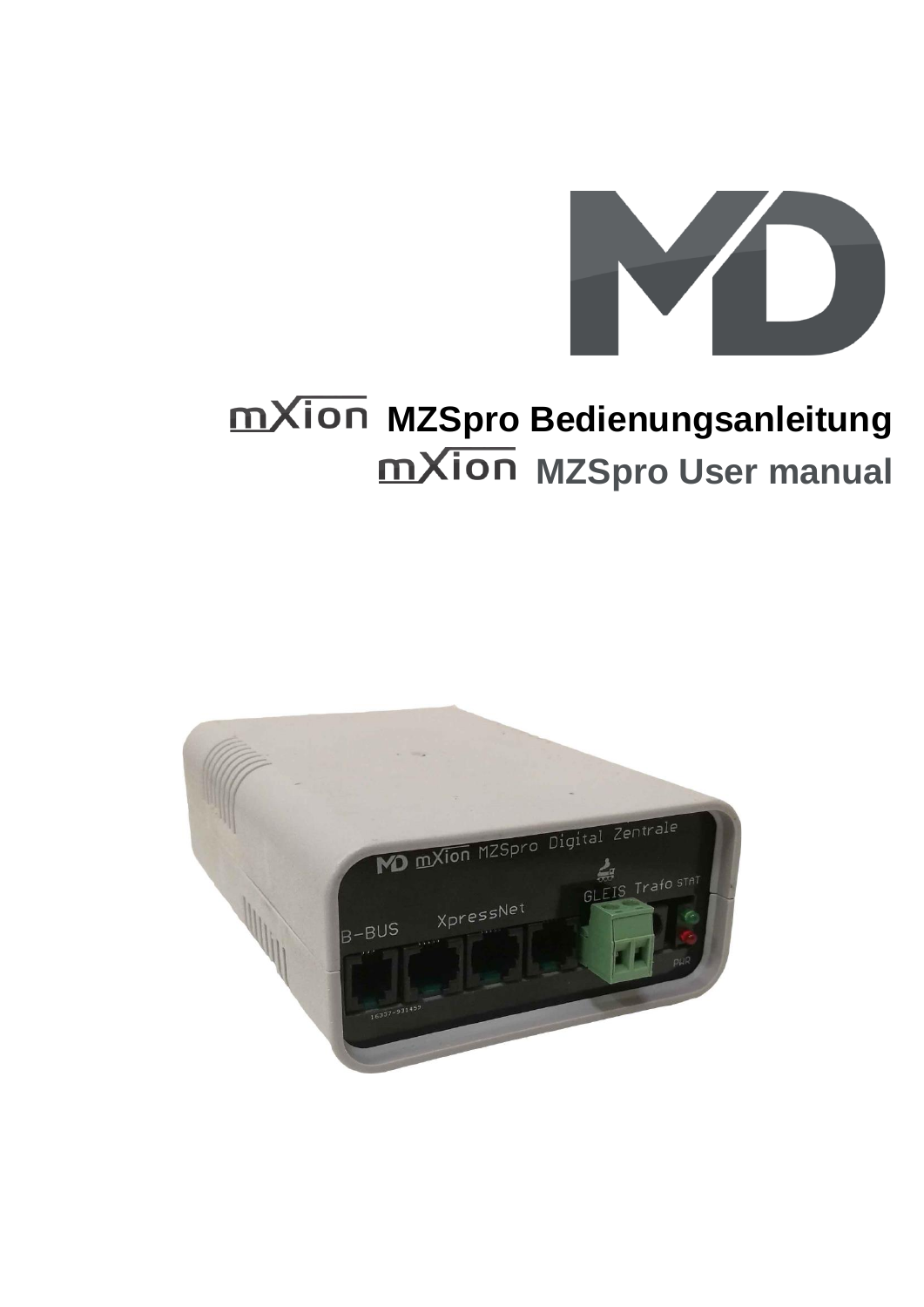

# **Einleitende Information Introduction**

Sehr geehrte Kunden, wir empfehlen Dear customer, we strongly die Produktdokumentation und vor recommend that you read these allem auch die Warnhinweise vor der manuals and the warning notes Inbetriebnahme gründlich zu lesen und thouroughly before installing and diese zu beachten. Das Produkt ist kein **our allegense and the service** operating your device. The device Spielzeug (15+). Spielzeug (15+).

HINWEIS: Vergewissern Sie sich, ob die NOTE: Make sure that the outputs Ausgangsspannungen zu ihrem Verbraucher are set to appropriate value passen, da dieser sonst zerstört werden before hooking up any other kann! Für Nichtbeachtung übernehmen wir device. MD can't be responsible keine Haftung. The same state of the set of the set of the set of the set of the set of the set of the set of the set of the set of the set of the set of the set of the set of the set of the set of the set of the set of th

disregarded.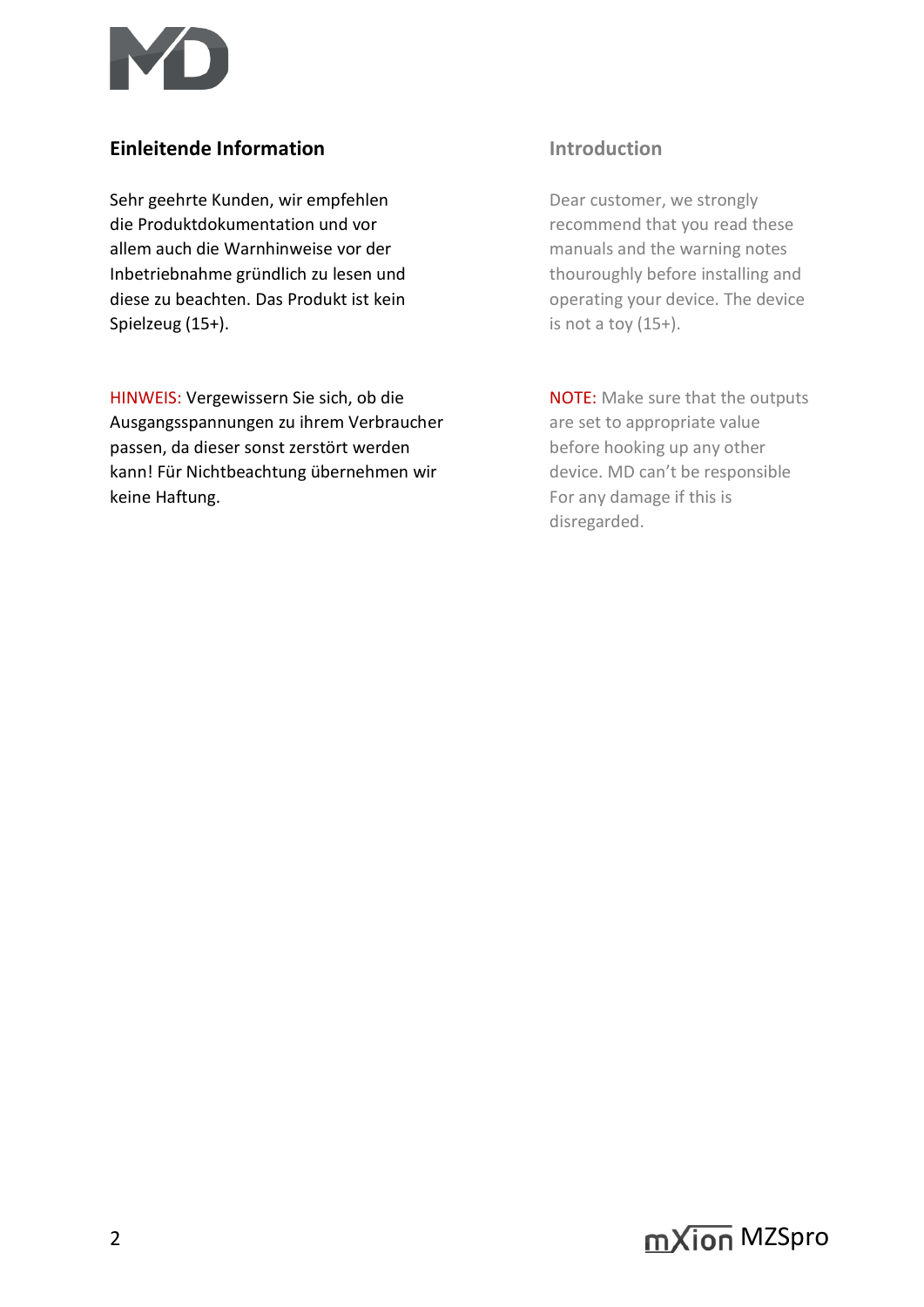

# **Inhaltsverzeichnis Table of Contents**

| Grundlegende Informationen   | <b>General information</b>     | 4  |
|------------------------------|--------------------------------|----|
| Funktionsumfang              | Summary of functions           | 5  |
| Lieferumfang                 | Scope of supply                | 6  |
| Inbetriebnahme               | Hook-Up                        | 7  |
| Anschlussbuchsen             | Connectors                     | 8  |
| Produktbeschreibung          | Product description            | 9  |
| Rückmeldung                  | Feedback                       | 10 |
| PC-Einbindung                | PC-Inclusion                   | 13 |
| Reichweite für Funk Option   | Reach for wireless option      | 13 |
| PC-Steuerung                 | PC controlling                 | 14 |
| Analogmodus für analoge Loks | Analoge mode for analog trains | 20 |
| <b>Technische Daten</b>      | Technical data                 | 21 |
| Garantie, Reparatur          | Warranty, Service, Support     | 22 |
| Hotline                      | Hotline                        | 23 |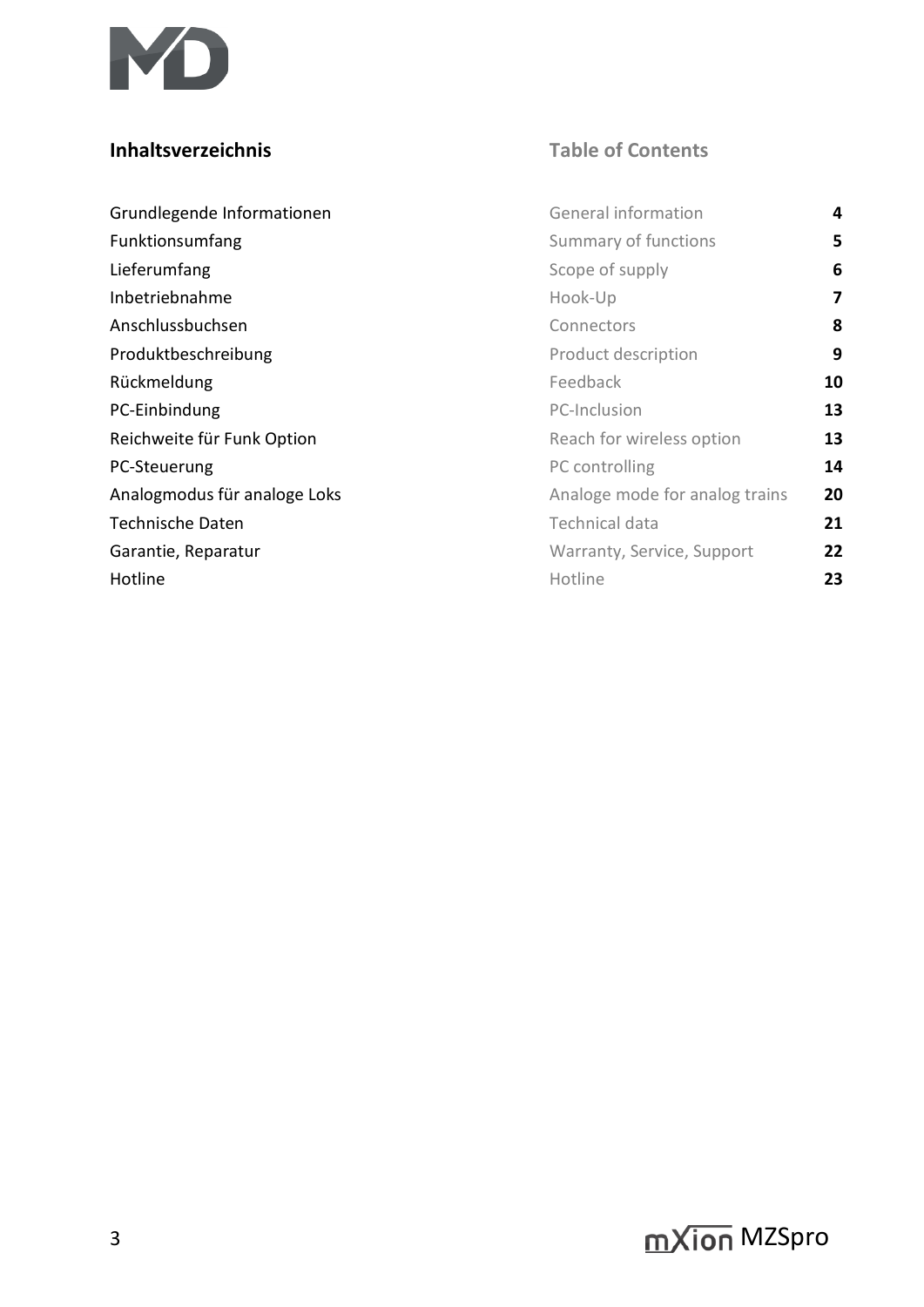

## **Grundlegende Informationen General information**

Wir empfehlen die Anleitung gründlich We recommend studying this manual zu lesen, bevor Sie Ihr neues Gerät in thoroughly before installing and Betrieb nehmen. **Example 2018** operating your new device.

HINWEIS: Einige Funktionen sind nur mit NOTE: Some funktions are only der neusten Firmware nutzbar, führen ausserenden available with the latest firmware. Sie daher bei Bedarf ein Update durch. Please make sure that your device

is programmed with the latest firmware.

HINWEIS: Alle Loks sind per Auslieferung mit 28 NOTE: All locos are set to 28 speep steps. Fahrstufen eingestellt! Die Änderung kann über This can be changed with the hand das Handgerät/Steuergerät erfolgen und wird controller and is stored in the central in der Zentrale gespeichert. Station unit.

HINWEIS: Schalten Sie die Zentrale immer für mind. NOTE: Switch off the station for at least 30 sek. aus, da es sonst Probleme geben kann! 30 seconds. Also note, Z21 WLANMAUS Außerdem schalten Sie Z21 WLANMAUS erst mind. must switched on at least 10 sec. after 10 sek. später an als die Zentrale! power on the central station.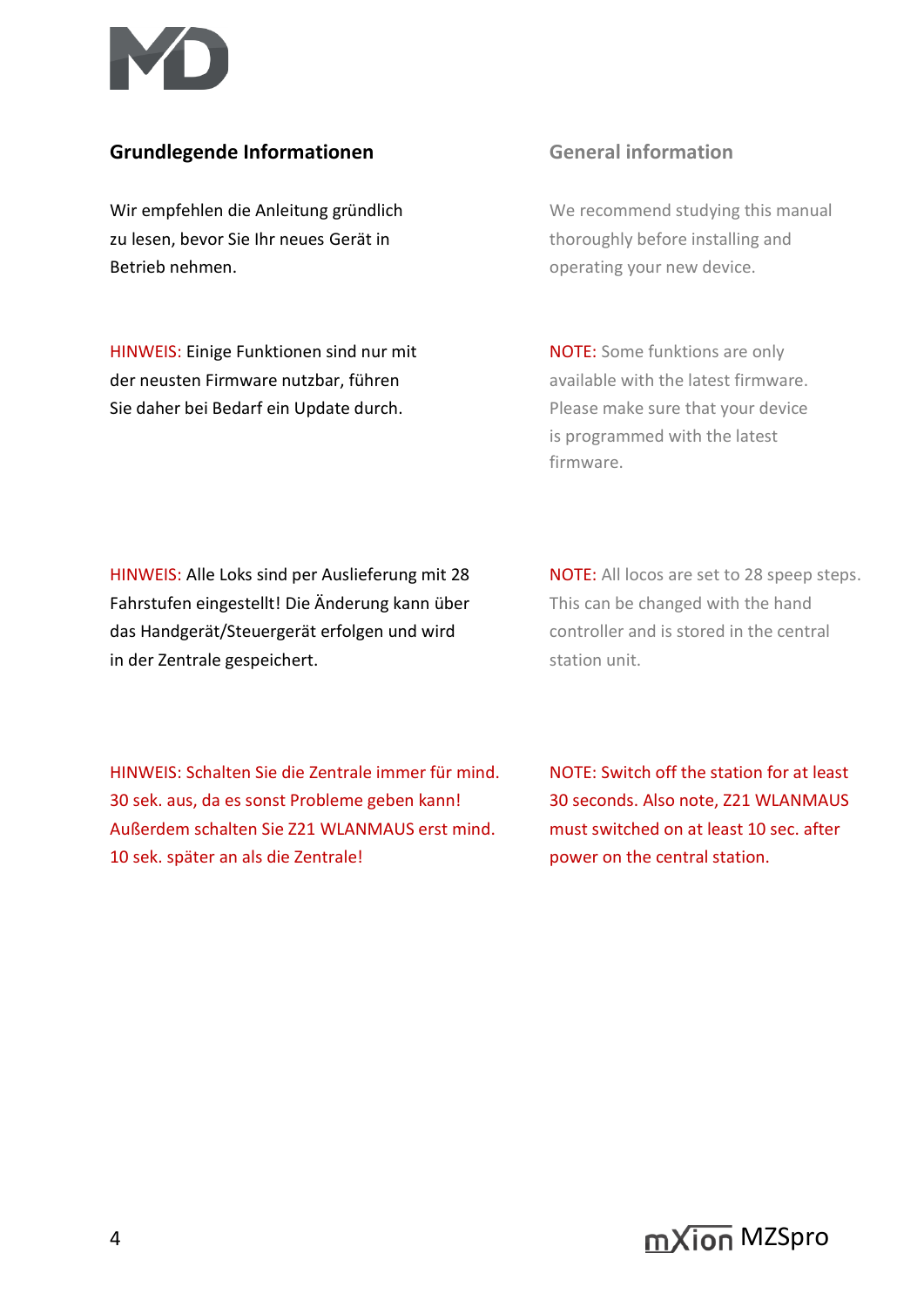

- **DCC Zentrale für alle DCC Decoder** Booster for all protocolls
- **100 % DCC NMRA und LGB® kompatibel 100 % DCC NMRA and LGB® compatible**
- **EXECUTE:** Analog mode for analogie **Analog mode for analoge trains**
- **Betriebsspannung**  $14 24$  **V** Operating voltage  $14 24$  V
- **App Steuerung, WLANMAUS möglich APP control, WLANMAUS possible**
- 
- Parallele Funktionsauslösung ein anderen Parallel function output
- **14, 28, 128 Fahrstufen (für jede Lok einstellbar) 14, 28, 128 speed steps (adjust. each loco)**
- Weichenpositionsspeicherung mit Rückmeldung Switch position memory with feedback
- **F0-F68, 10239 Loks und 2048 Weichen schaltbar F0-F68, 10239 locos, 2048 switches control**
- **68 Funktionstasten schaltbar! 68 function keys controllable**
- 
- **Rückmeldung möglich, PC Automatisierung Feedback possible, PC automatic controlling**
- **E** Aktivitätskontrolleuchte mit Lichtmustern **Activity check led with light patterns**
- 
- 
- 1A Steuerbus (bis zu 31 Eingabe- und Steuergeräte) 1A control bus (31 input and control devices)
- **E WLAN Option für Funkmäuse/Handy WLAN Option for wireless function**
- **Programmierung (CVs lesen/schreiben) möglich Programming (CVs read/write) possible**
- **POM Programmierung POM** programming
- Temperaturgesteuerter Lüfter Temperature-controlled fan
- 
- **Externe Spannungsversorgung mit jedem DC** External power supply with each DC Netzteil möglich und jeder Spannung bis 24 V power supply with an voltage up to 24 V
- **Nutzbar für alle Spuren mit passendem Netzteil Usable for all tracks with matching power**
- **Stabile Schraubklemmen** Sturdy screw terminals
- WIAN Port: 21105 Wifi Port: 21105

# **Funktionsumfang Summary of Funktions**

### NUR GLEICHSTROM SCHALTNETZTEILE! ONLY DC VOLTAGE SWITCHING SUPPLY!

▪ **8 A Fahrstrom am Gleis 8 A traction current on the track** ■ Betriebskontrolle **Departional control led** 3x Anschluss für Steuergeräte (XpressNet) 3x connection for control units (XpressNet) ▪ 1x Anschluss für Booster (B-BUS) 1x connection for booster (B-BUS) **■** Interne Temperatur und Strommessung Internal temperature and current monitor

### **PC-Steuerungssoftware: PC-Control software**

- 
- **iTrain®** iTrain®
- 
- 

- **Rocrail (wie z21<sup>®</sup>) Conserved Allen Scrail (same like z21<sup>®</sup>)** Rocrail (same like z21<sup>®</sup>)
	-
- **Train Controller<sup>®</sup>** Train Controller
- alle Software mit z21<sup>®</sup>-Support all software with z21<sup>®</sup> support

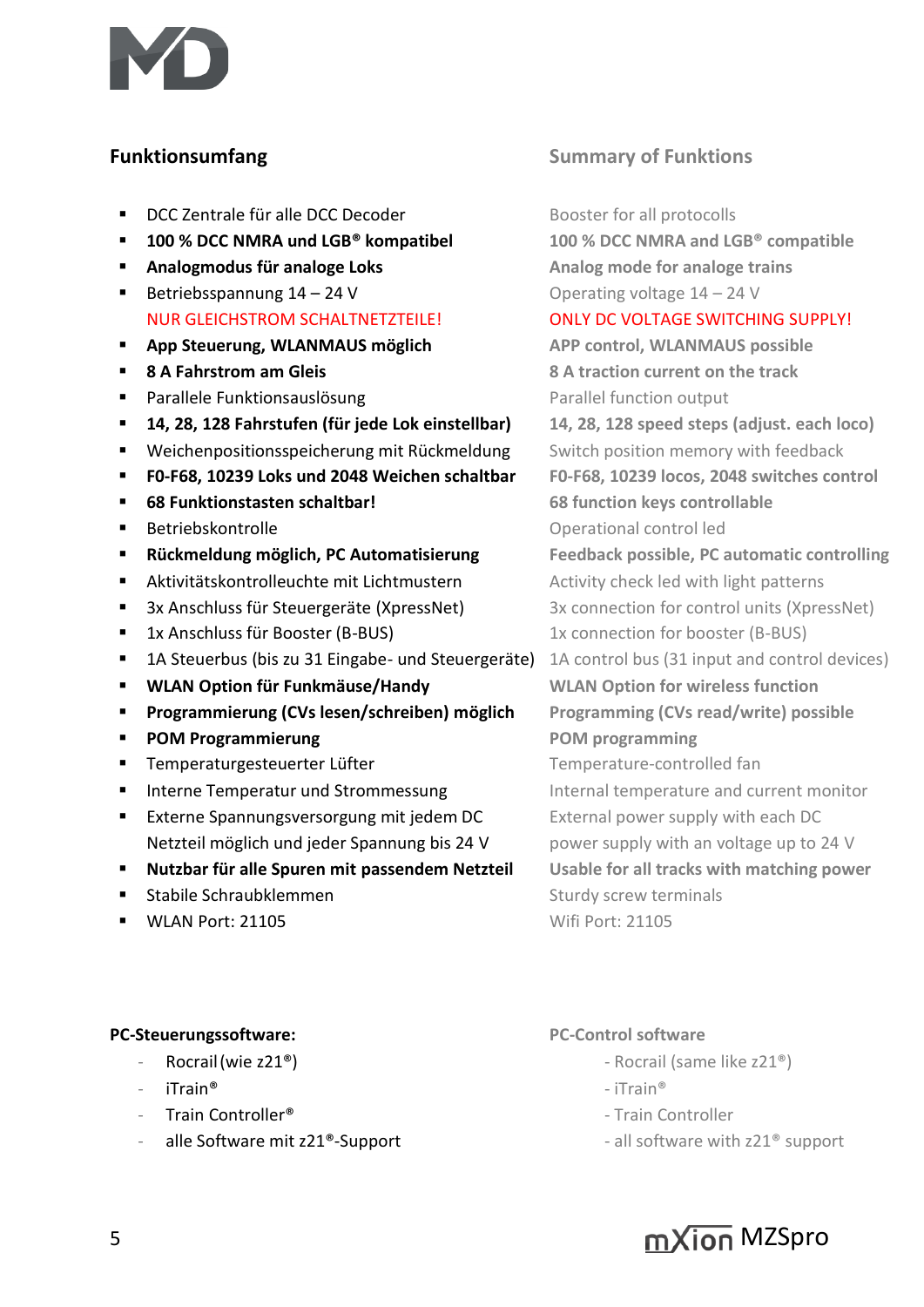

Mit unserem WLAN Funk-Adapter (Art. Nr. 6003) ist es möglich, WLAN und Funk einzubinden. Dieser Adapter wird in der Zentrale eingesteckt. Damit sind die Z21 WLANMAUS und Handy mit App nutzbar. In der App sind alle Messdaten und Steuerungen abrufbar. Die App finden Sie im App- und Playstore  $($ "Z21<sup>®"</sup>).

### Passwort: MDELEC1207

Großschreibung beachten (WLANMAUS Shift-Drücken ➔ Pfeil wird angezeigt. Zahlen ➔ Pfeil weg Nachdem verbunden ➔ IP umstellen (WLAN -> Z21 IP-Adresse -> ändern auf 192.168.111.111

With our WLAN radio adapter (item no. 6003) it is possible to integrate WLAN and radio. This adapter is plugged into the control panel. Thus the Z21 WLANMAUS as well as Handy with App can be used. In the app, all measurement data and controls are available. You can find the app for a fee in the App and Playstore (" $Z21^{\circ}$ ").

### Password: MDELEC1207

Note capitalization (WLANMAUS Shift-Press ➔ arrow is displayed. Numbers ➔ arrow away After connected  $\rightarrow$  change IP (WLAN -> Z21 IP address -> change to 192.168.111.111

Näheres finden Sie in der Anleitung des Funkadapters: <http://www.md-electronics.de/sitecake-content/MD%20mXion%20MZSproFunkAdapter.pdf>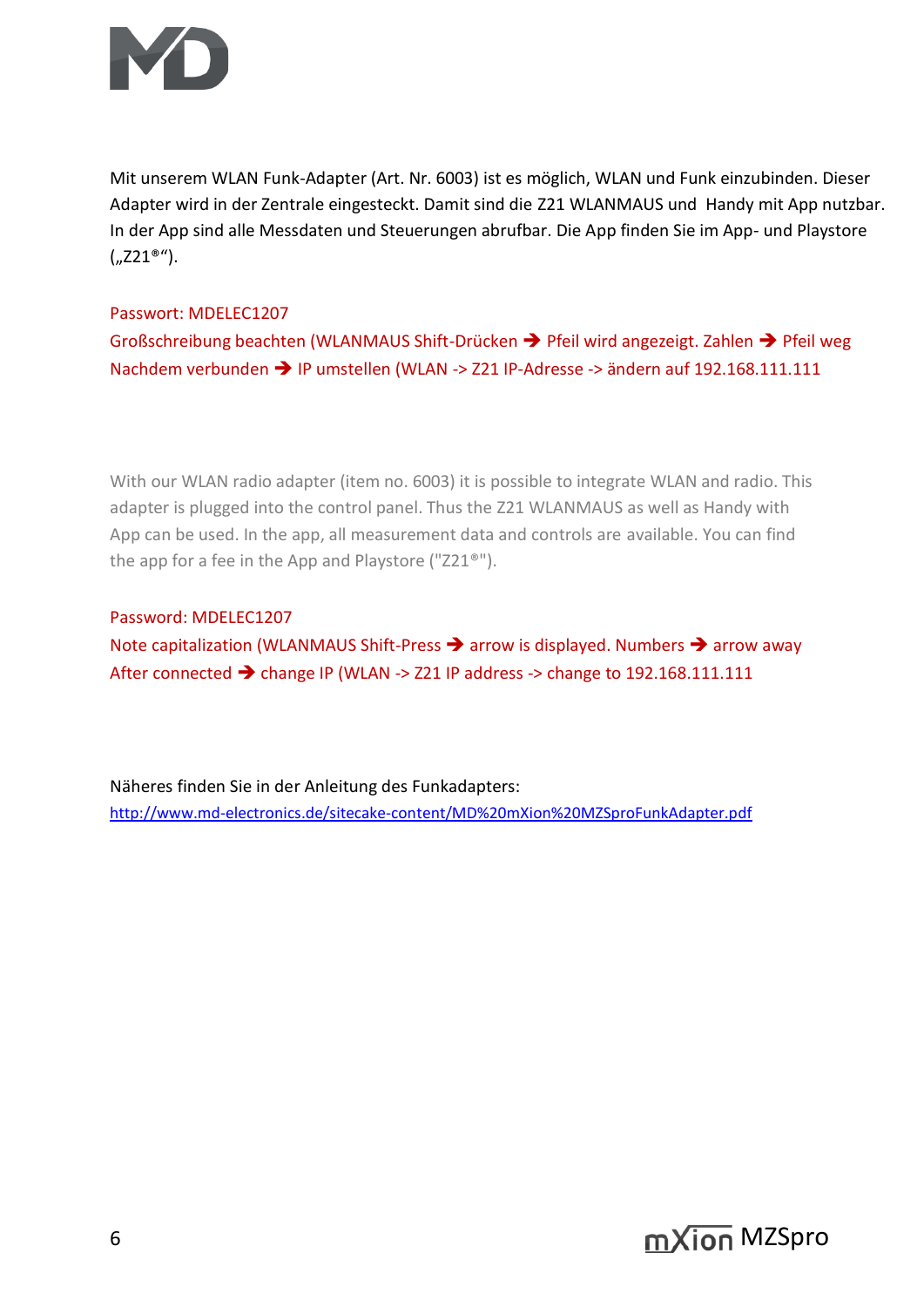

- Bedienungsanleitung Manual
- 

# **Lieferumfang Scope of supply**

■ **mXion MZSpro Digitalzentrale** mXion MZSpro digital central unit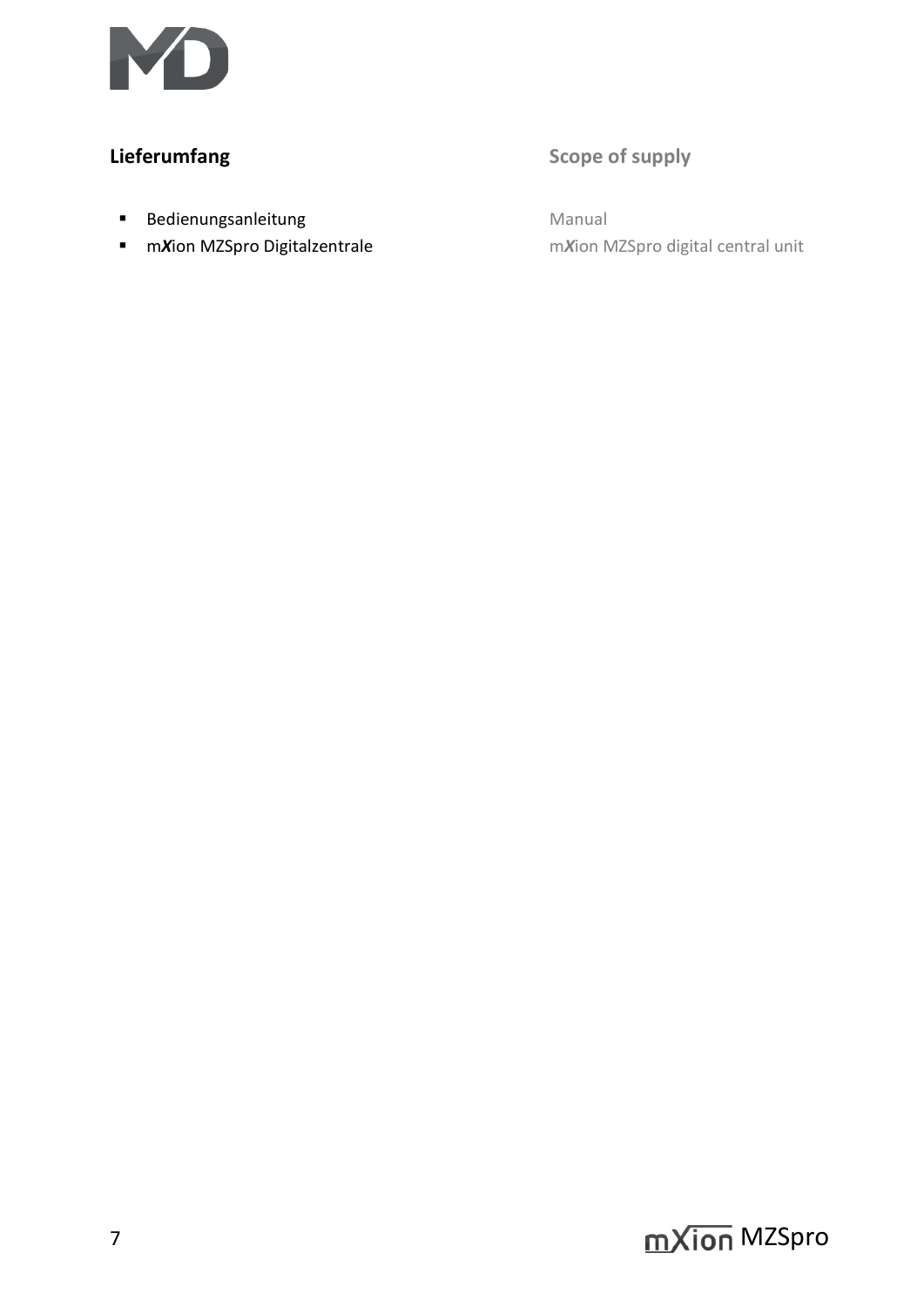

# **Inbetriebnahme Hook-Up**

vertauscht oder kurzgeschlossen destroyed subsequently. Achten Sie ebenfalls beim Befestigen darauf, dass kein Kurzschluss mit Metallteilen entsteht.

Installieren und platzieren Sie Ihr Install your device in compliance with Gerät sorgfältig nach den Plänen the connecting diagrams in this manual. dieser Bedienungsanleitung. The device is protected against shorts and Die Elektronik ist generell gegen excessive loads. However, in case of a Kurzschlüsse oder Überlastung eiter auch and connection error e.g. a short this safety gesichert, werden jedoch Kabel **feature can't work and the device will be** feature can't work and the device will be kann keine Sicherung wirken und Make sure that there is no short circuit

das Gerät wird dadurch ggf. zerstört. The mounting screws or metal.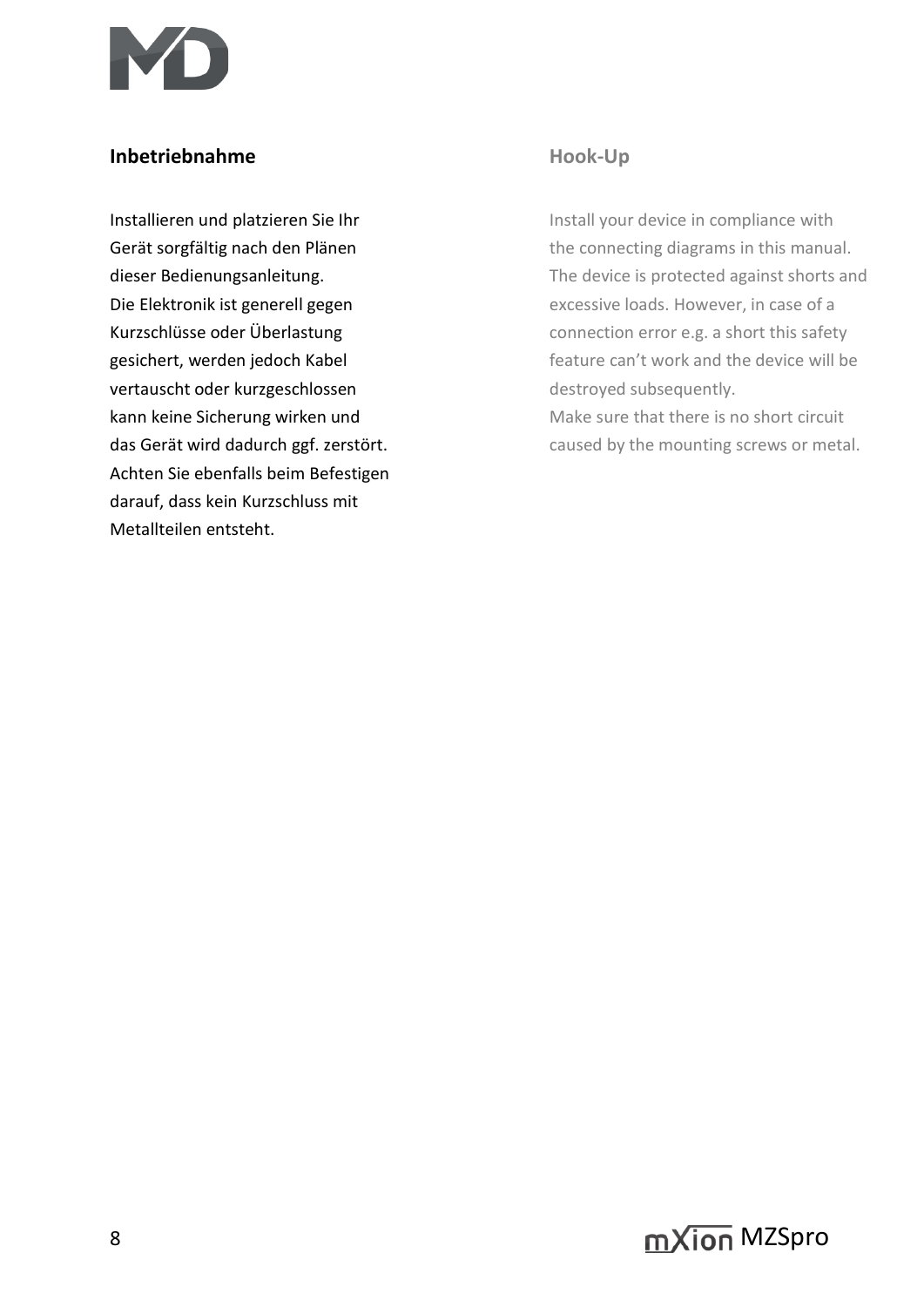

# **Anschlussbuchsen Connectors**

Achten Sie auf ausreichend großen Querschnitt Make sure you have sufficiently large cross je nach Leistungsabgabe (Empfohlen: 2.5 mm<sup>2</sup>). Achten Sie auf die Trennung der Gleisbereiche wenn Pay attention to the separation, if you Sie mehrere Booster oder Zentrale/Booster have several operate booster or central Gemisch betreiben. **Eitermannen aus einer einer Schwarzer** der booster/central mixture.

Der PLUSPOL liegt bei der LED-Anzeige The plus pole is next to the LED states. VERPOLUNG ZERSTÖRT DIE ZENTRALE! SPONGE DESTROYS THE CENTRAL!

section depending on the power output.

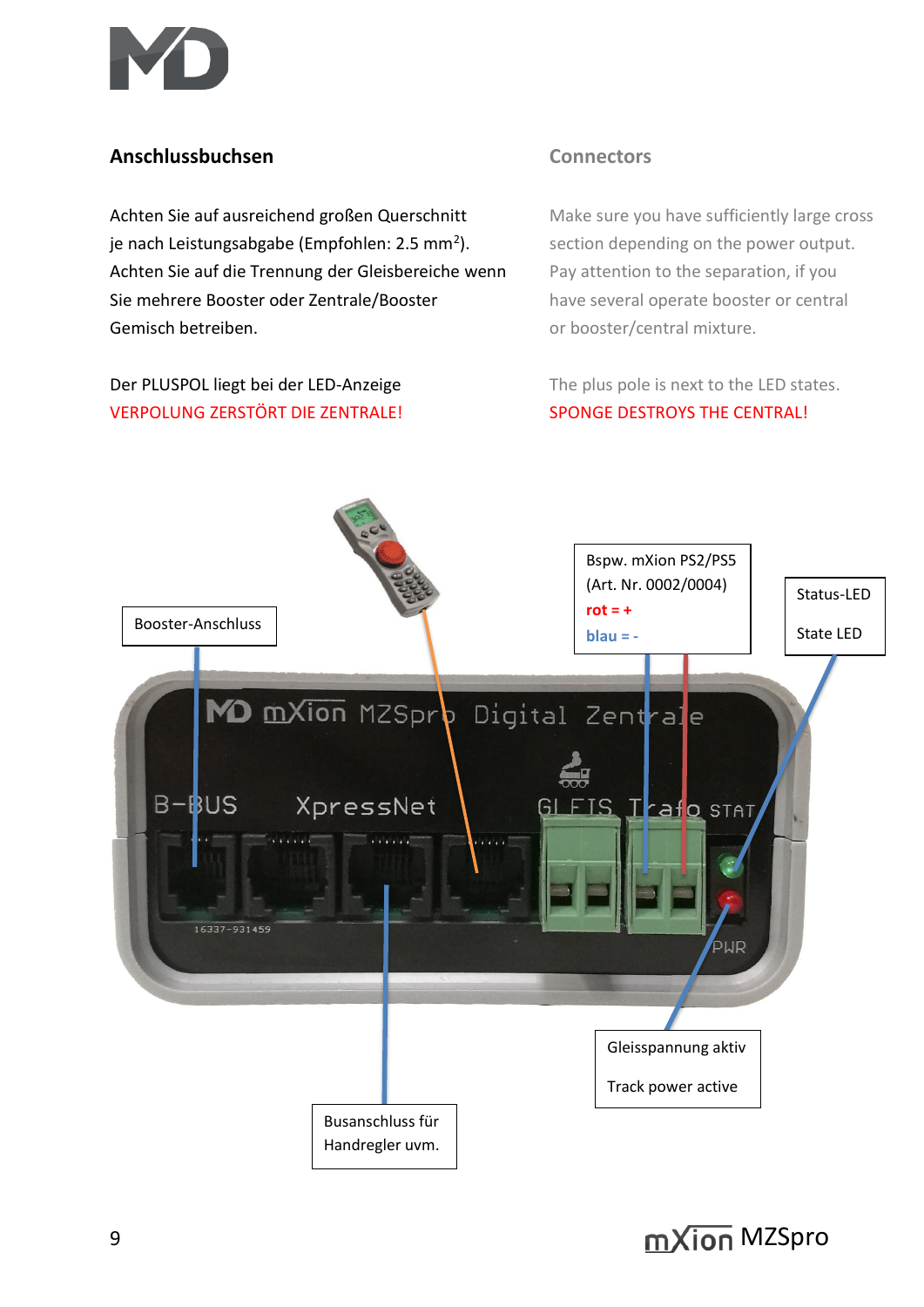

### **Produktbeschreibung Product description**

Die m*X*ion MZSpro ist unsere kleinste und The m*X*ion MZSpro is our most compact kompakteste Zentrale mit einer Dauerleistung von and smallest digital controlling unit with 8 A. Ausgestattet mit 3 Anschlüssen für Steuer- und an output of 8 Amps. for the tracks. Eingabegeräte, 1 Anschluss für Booster (B-BUS), Equipped with 3 connections for control einer Status-LED sowie einer Gleis-LED. and 1 connection for boosters (B-BUS), Die rote LED zeigt an, ob Spannung auf dem Gleis a state LED and track LED. The red LED anliegt. Die grüne LED zeigt den aktuellen Status an. indicates if there is tension on the track is Die Zentrale bietet modernen Umfang mit bis zu applied. The greed LED indicates the current **68 Funktionstasten, 2048 Weichenadressen** und status. The head office offers modern scope **10239 Lokadressen**. Zudem ist für jede Lok with up to **68 function keys**, **2048 points** separat einstellbar, ob diese mit 14, 28 oder addresses and **10239 loco addresses**. 128 Fahrstufen betrieben wird. Bis zu 100 Moreover, for every locomotive Loks können gleichzeitig angesprochen und separately adjustable, whether with 14, 28 abgespeichert werden. Die aktuelle bzw. and 128 speed steps is operated. Up to 100 letzte **Position** von **Weichen** werden **gespeichert** locos can be addressed simultaneously and **und** auch am Handregler **live angezeigt**. be **stored**. The **current** or last **position** of Ebenso werden **live Funktionstasten** und **points** are saved and also displayed **live** on **Übernahmefunktionen** am Handregler the hand controller. Likewise, live function dargestellt. **dargestellt** and transfer functions on the hand

Über unseren MZSpro Funk-Adapter lässt sich About our MZSpro wireless adapter can be bequem (einsteckbar in die Zentrale) WLAN und convenient (pluggable in the central station) Funk nachrüsten, sodass die Komponenten WLAN and retrofit radio so that the (Z21 WLANMAUS und App) genutzt werden components (Z21 WLANMAUS and App) können. **aben are used can.** are used can.

langsames blinken (1 sek.)  $\rightarrow$  Stop/Halt slow flashing (1 sek.)  $\rightarrow$  stop mittleres blinken (0.5 sek.)  $\rightarrow$  Übertemperatur middle flashing (0.5 sek.)  $\rightarrow$  over temperature schnelles blinken (0.2 sek.) → Kurzschluss slow flashing (0.2 sek.) → short circuit

**CV-Programmierung (lesen/schreiben) und POM CV-Programming (read/write) and POM ist ebenfalls mit Rückmeldung möglich. with feedback is also possible.**

controller shown.

### **LED-Status: LED-States:**

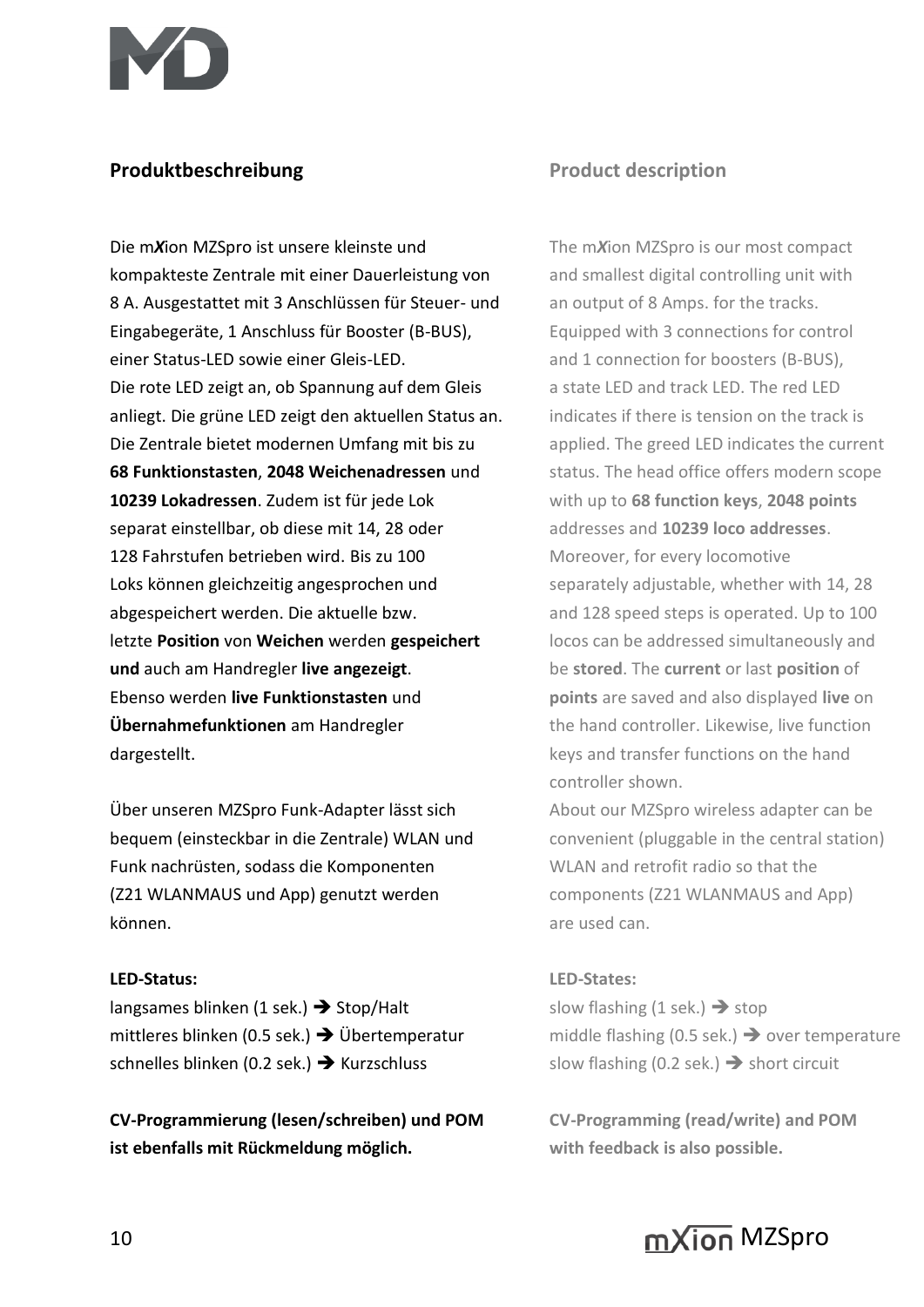

## **Rückmeldung Feedback**

Für eine PC gestützte Steuerung ist To enable a PC based control system it es möglich, unsere Rück- und Belegtmelder (MD-700x) is possible to use our feedback and an die Zentrale anzuschließen. Dies funktioniert occupancy detectors (MD-700x) to be able entweder über Kabel (XpressNet) oder drahtlos per Funk. to connect to the central office. This works Die Übertragung zum PC erfolgt dabei allerdings stets either via cable (XpressNet) or wireless. drahtlos über WLAN. Die Anzeige der Belegtmeldung The feedback data will also be send over kann sowohl im DCC-TOOL als auch direkt in der App wifi to your PC. The displaying for feedback graphisch erfolgen. Innerhalb eines PC-Programmes done graphically. Within a PC program (e.g. (bspw. iTrain<sup>®</sup>) natürlich auch. Nachfolgend ein Bild iTrain<sup>®</sup>) of course. Below is a picture recording der Anzeige der App mit markiertem Gleissegment the app with display of track segment 2 which 2 welches belegt dargestellt wird. **Besonders interessant** is shown occupied. **Especially interesting is ist diese Art der Belegt und Rückmeldung für this type of occupancy and feedback for Schattenbahnhöfe oder uneinsehbare Gleise**, sodass **shadow stations or unreasonable tracks,** so diese auch **ohne PC und Steuerung** direkt im Gleisplan this also without PC and control directly in the der App dargestellt werden ob diese belegt sind oder track plan the app are shown whether they nicht. Wichtig hierbei: Jeder Wagen muss dazu einen are occupied or not. Important here: Each car Verbraucher haben. Wir empfehlen an jedem Drehgestell must have one have consumers. We 4.7 kOhm Widerstand. The same commend on every bogie 4k7 resistor.



*Abbildung 1: Z21 App mit belegtem Gleis 2 / Z21 app with occupied track 2*

11 and the contract of the contract of the matrix of the matrix of the matrix of the matrix of the matrix of the matrix of the matrix of the matrix of the matrix of the matrix of the matrix of the matrix of the matrix of t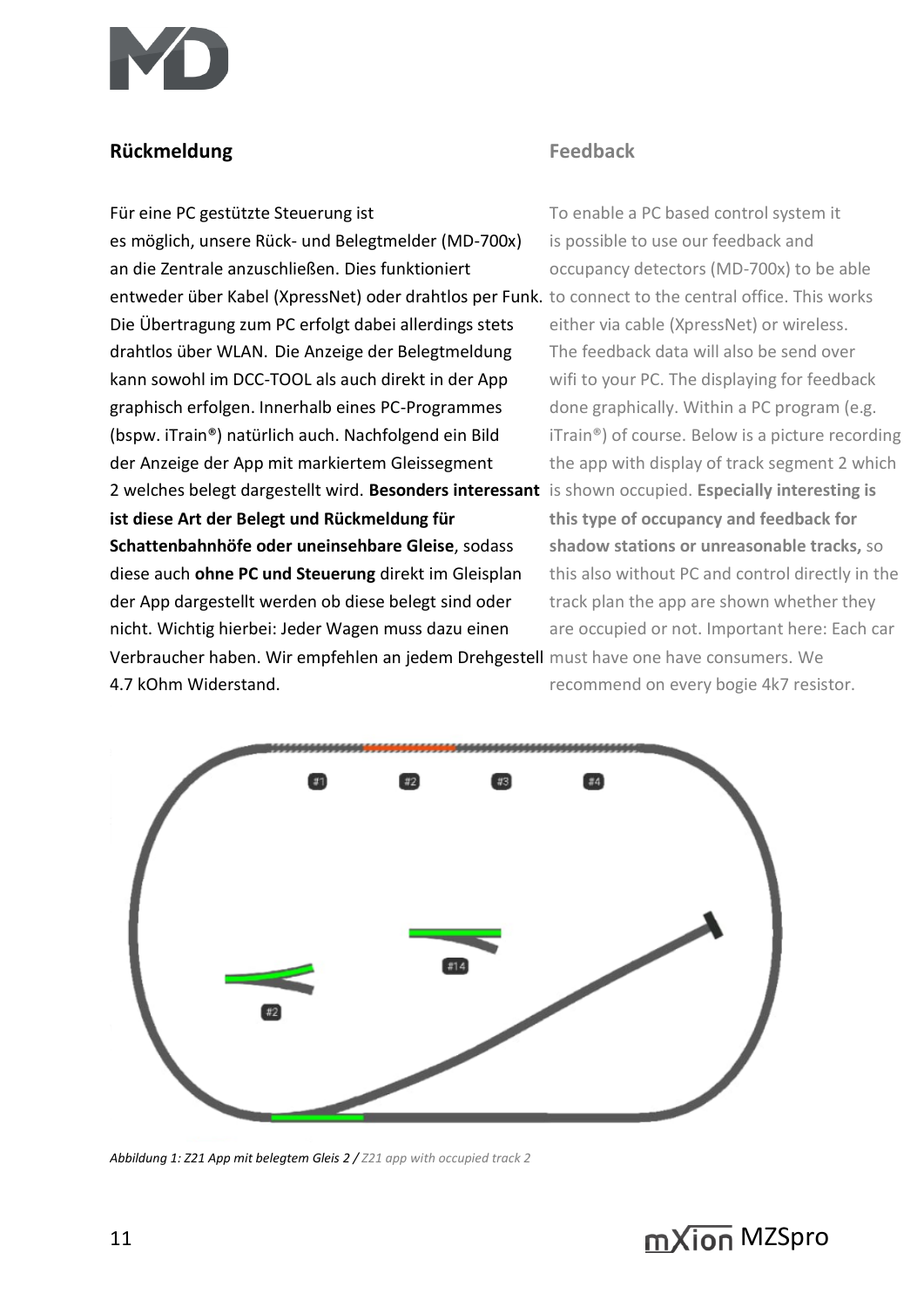

Die Rückmeldung unserer Belegtmelder wird seitens The feedback of our occupancy detectors der App und PC-Programme wie iTrain® als LocoNet® is on the part the app and PC programs such Rückmelder behandelt (wenn er gleich per XpressNet as iTrain® as LocoNet® feedback treated (if angeschlossen ist). Die eingestellte Adresse via XpressNet connected). The set address entspricht der Kontaktadresse, wählen Sie daher in corresponds to the contact address, so der App/iTrain "Blücher GBM16XL", da unser choose in the app/iTrain® "Blücher GBM16XL" Rückmelder hierzu kompatibel ist oder Sie wählen because ours feedback is compatible to you "Uhlenbrock 63320 LocoNet" aus. choose "Uhlenbrock 63320 LocoNet®" from.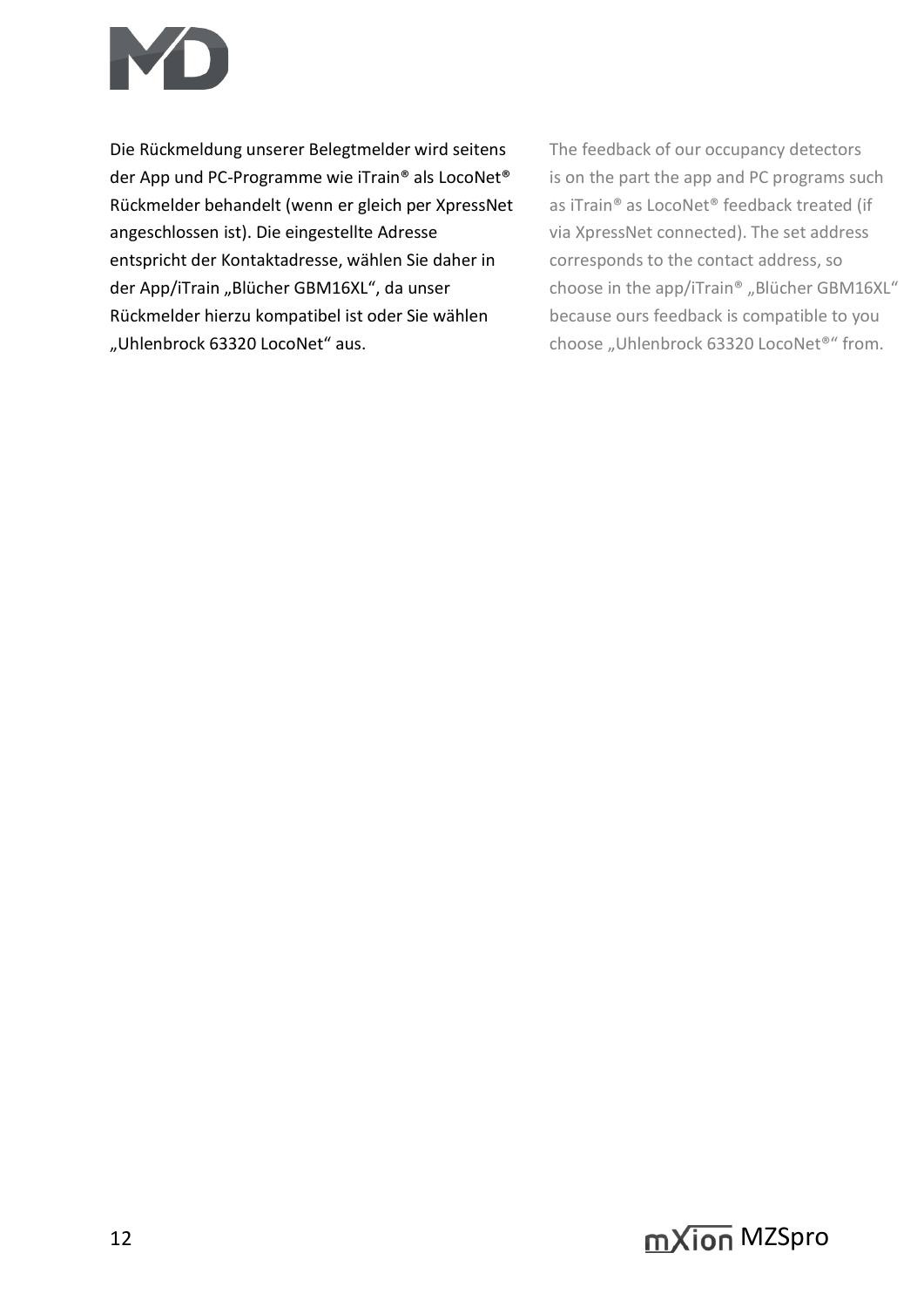

## **PC-Einbindung PC-Inclusion**

Um einen PC für automatisierte Abläufe oder To integrate a PC for automated processes or Steuerungen einzubinden wird zwingend unser WLAN controllers will necessarily be our wireless MD-6003 benötigt. Die Zentrale kann dann per adapter MD-6003 needed. The center can Direktaufschaltung oder im Client-Modus (Zentrale then per direct connection or in client mode ist mit dem Haus-WLAN verbunden) eingebaut (central is connected to the house wifi) werden. Als Steuersoftware kann alles mit Z21<sup>®</sup> installed become. As a control software, Support genutzt werden (bspw. iTrain<sup>®</sup>). Die everything can be done with Z21<sup>®</sup> support can Einbindung ist identisch, ggf. muss die IP anders be used (e.g. iTrain®). The integration is eingestellt werden (siehe Webserver des MZSpro identical, if necessary, the IP must be different Funk Adapters). Mit unserem DCC-TOOL ist zudem be set (see web server of the MZSpro radio eine Steuerung und Programmierung möglich. adapter). In addition our DCC-TOOL works too

### **Reichweite für Funk-Option Range for radio option**

Die Reichweite des WLAN ist stark abhängig von den The range of the WLAN is strongly dependent Beschaffenheiten der Umgebung. Bei der **on the textures of the environment. In the** Direktschaltung liegt diese bei ca. 100 m auf freiem direct circuit this is at about 100m on free Feld. Ein Vorteil bietet hier die Einbindung ins eigene field. An advantage here is the integration Haus-WLAN. Dadurch erhöht sich die Reichweite um into your own house wifi. This increases the die des Haus-WLAN, zudem lässt sich die Reichweite range by that of your wifi, besides, the range leicht mit handelsüblichen Repeatern verstärken. Auch can be slightly reinforced with commercial Wände sind nun kein Problem mehr. Das ist der repeaters. Also walls are no longer a problem. Vorteil der WLAN-Technologie im Gegensatz zum That's the advantage of WLAN technology as klassischen 2.4 GHz Funksystem. The state opposed to classic 2.4 Ghz radio system.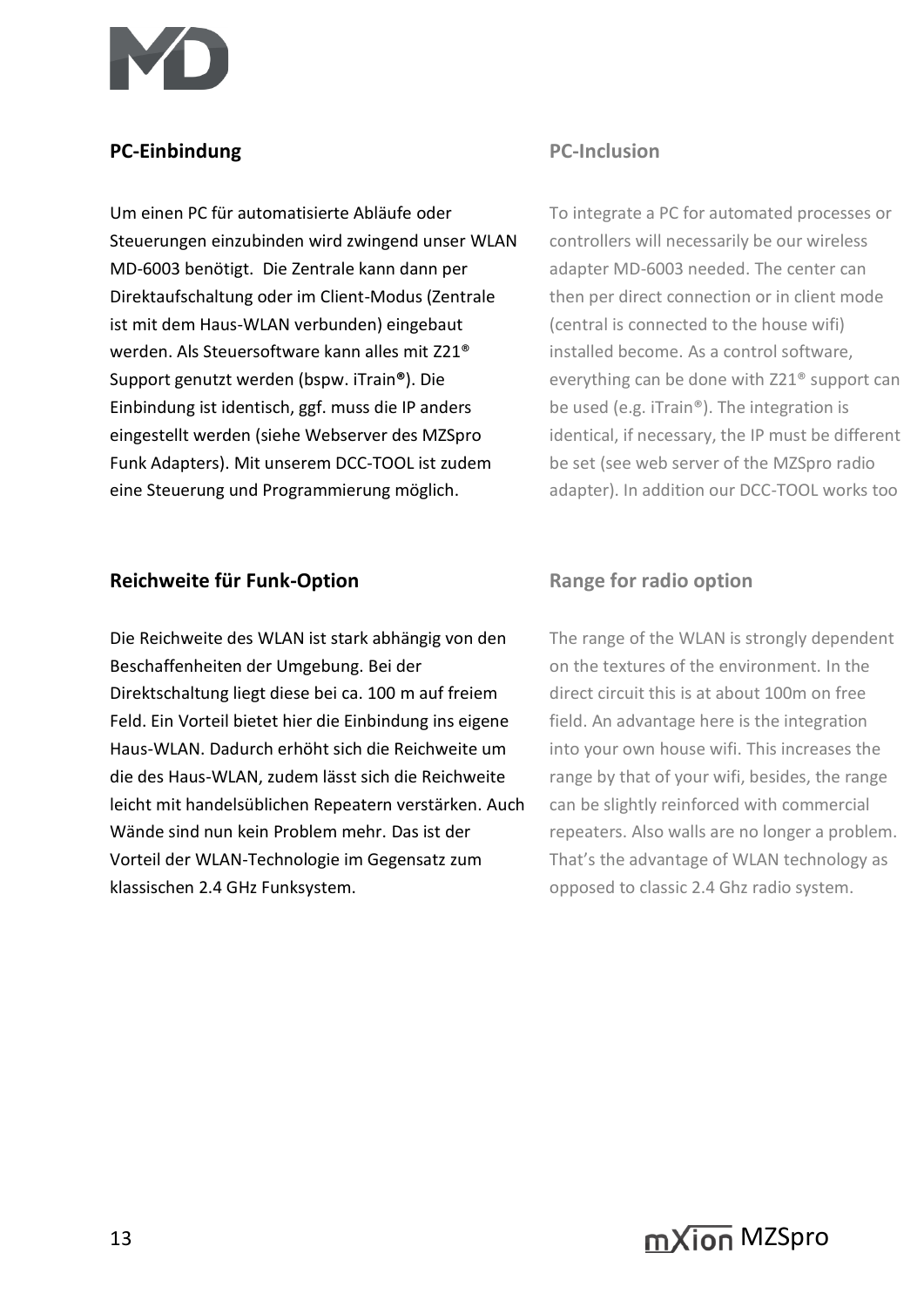

Es wird für diese Funktion der MZSpro Funkadapter It will be for this function the MZSpro mit der Artikelnummer MD-6003 benötigt! wireless adapter required with article

Neben der automatisierten Steuerung über den PC In addition to automated control via the mit bspw. iTrain<sup>®</sup> gibt es eine einfache Alternative. PC with iTrain<sup>®</sup> for example there is a Mit unserem MD-DCC-TOOL können (siehe simple alternative from us. With our unsere Website im Downloadbereich) MD-DCC-TOOL you can (to find on our Sie neben Updates ebenso die Steuerung der website in the download area). In addition Zentrale vornehmen. Das beinhaltet nicht to updates as well you control the central nur das Fahren von Loks, sondern auch das station. That does not include only the komfortable Lesen und Schreiben von CVs, extending of locomotives but also that CV-Listen uvm. Ebenso wird diese Software entity confortable reading and writing of CVs kontinuierlich erweitert um auch kleinere CV lists and much more likewise this Automatisierungsaufgaben uvm. damit zu software continously expanded to include erledigen. Nachfolgend finden Sie, vom states and much more statemation tasks and much more aktuellen Stand (06/2020), Bilder dieser with it too take care of. Below you will find Software. Die Einbindung von from current status (06/2020) pictures of Programmiervorlagen ist zu diesem Zeitpunkt this software. The involvement of programming bereits implementiert. Der Bereich SUSI templates is at this time implemented yet. ist nicht verfügbar für die Zentrale, sondern The area SUSI is not available for the central bezieht sich auf unseren CV Programmer mit station but refers to our CV Programmer the der Artikelnummer 0024. Die Software passt article number 0024. The software fits sich automatisch an die jeweilige Hardware an. The automatically to the respective hardware.

Je nach Aufschaltmöglichkeit (Client oder Accesspoint) Depending on the connection option mit dem Funkadapter muss die IP angepasst werden (client or access point) with the wireless und (bei Accesspoint) der PC mit dem Zentralen WLAN adapter the IP must be adjusted and verbunden werden. Hier muss dann die IP auf (with access point) the PC with the central 192.168.111.111 geändert werden. Danach drücken WLAN get connected. Here then the IP must Sie auf die Schaltfläche "Verbinden WLAN". 192.168.111.111 be changed. Then press

Über den Reiter "CV" können Sie CVs lesen und Via the tab "CV" you can read and write CVs schreiben, Adressen bearbeiten und Listen erstellen. edit addresses and create lists.

# **PC-Steuerung PC Controlling**

number MD-6003!

click on the "Connect WLAN" button.

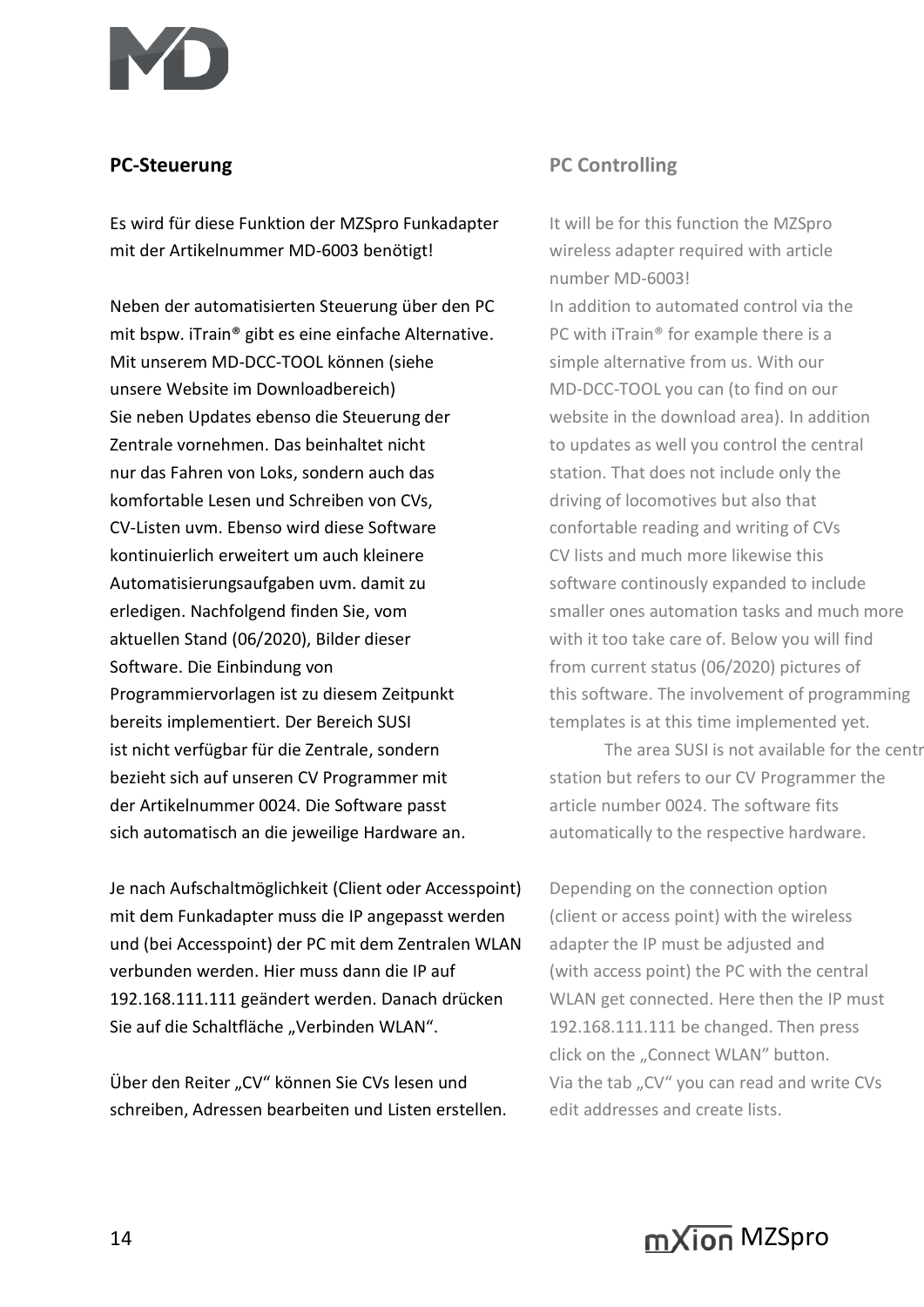

 $\Box$ MD CV-Programmer (MD-Programmer unterstützt Programmiervorlagen)  $\times$ **HILFE** Nicht verbunden OK 192.168.0.111 Verbinden WLAN Reset-Pakete (Standard: 12) 12 DEUTSCH ~ NACHRICHTEN ABSCHALTEN Protokoll: DCC Daten-Pakete (Standard 15)  $|15$ FAST-MODE Test-Limit 500mA **MD Website öffnen** ändem COMP-MODE  $cv$ TEST SUSI VORLAGE/TEMPLATE Bitstellung (bspw. CV29, CV49) Decoderinfos leser<br>(nur MD-Decoder) Hersteller: **CV** Wert Lange Lokadresse berechnen Version: Decodertyp 1:  $CV17 =$ Decodertyp 2: CV lesen CV schreiben  $CV18 =$ Berechnen Lokadresse<br>schreiben okadresse Wert Register lesen Veichenadresse berechnen Register<br>schreiben Register<br>Iesen  $CV$  hoch =  $CV$  tief = Berechnen CV-Liste lesen/schreiben (Format: Zeilenweise Kommentar;CV,Wert): Datei auswählen CV-Liste lesen Liste erstellen ABBRUCH CV-Liste schreiben

Über "TEST" können Sie Loks fahren, Funktionen schalten und Züge pendeln lassen

With "TEST" you can drive locomotives, switch functions and let trains commute.

| MD CV-Programmer (MD-Programmer unterstützt Programmiervorlagen)                                                                                                                                                                                                     |                                      | $\times$<br>$\Box$                                                                                                     |
|----------------------------------------------------------------------------------------------------------------------------------------------------------------------------------------------------------------------------------------------------------------------|--------------------------------------|------------------------------------------------------------------------------------------------------------------------|
| Verbinden WLAN<br>192.168.0.111                                                                                                                                                                                                                                      | <b>HILFE</b><br>OK                   | Nicht verbunden                                                                                                        |
| Reset-Pakete (Standard: 12)<br>12                                                                                                                                                                                                                                    | <b>NACHRICHTEN ABSCHALTEN</b>        | $DEUTSCH ~\mathord{\sim}$<br>Protokoll:<br>DCC                                                                         |
| Daten-Pakete (Standard 15)<br>15<br><b>MD Website öffnen</b><br>ändem<br><b>TEST</b><br>VORLAGE/TEMPLATE<br>SU.                                                                                                                                                      | <b>FAST-MODE</b><br><b>COMP-MODE</b> | Test-Limit 500mA                                                                                                       |
| Lokfahrpult<br><b>CV</b>                                                                                                                                                                                                                                             |                                      | Weichen/Zubehördecoder                                                                                                 |
| $\Box$ F0 (Licht)<br>$\vert 3$<br>Adresse:<br>Wert<br>F 7<br>$\Box$ F6<br>$\Box$ F2<br>F <sub>5</sub><br>$\Box$ F1<br>F <sub>3</sub><br>F4<br>п<br>$\mathbf{1}$<br>$\Box$ F14<br>$\Box$ F13<br>$\sqcap$ F9<br>F <sub>12</sub><br>$\Box$ F8<br>F10<br>$\Box$ F11<br>П | <b>POM</b><br>schreiben              | <b>LINKS</b><br><b>RECHTS</b><br>Roco-Modus<br>Adresse:<br>Toggle-Test<br><b>POM</b><br><b>CV</b><br>Wert<br>schreiben |
| $\Box$ F16<br>$\Box$ F21<br>$\Box$ F15<br>F <sub>17</sub><br>$\Box$ F18<br>F <sub>19</sub><br>F <sub>20</sub><br>$\mathbf{I}$                                                                                                                                        |                                      | Pendelsteuerung                                                                                                        |
| <b>F24</b><br>$\Box$ F25 $\Box$ F26<br>$\Box$ F <sub>27</sub><br>F28<br>$\Box$ F22<br>$\Box$ F23                                                                                                                                                                     |                                      | Fahrzeit (sek.)                                                                                                        |
| 128<br>Fahrstufen:<br><b>STOP</b><br>$\checkmark$<br>$\prec$<br>>                                                                                                                                                                                                    | 0                                    | Haltezeit (sek.)                                                                                                       |
|                                                                                                                                                                                                                                                                      |                                      | Geschwindigkeit (1 - 128)<br><b>Start</b>                                                                              |
|                                                                                                                                                                                                                                                                      | <b>STOP</b><br><b>TESTPULT</b>       |                                                                                                                        |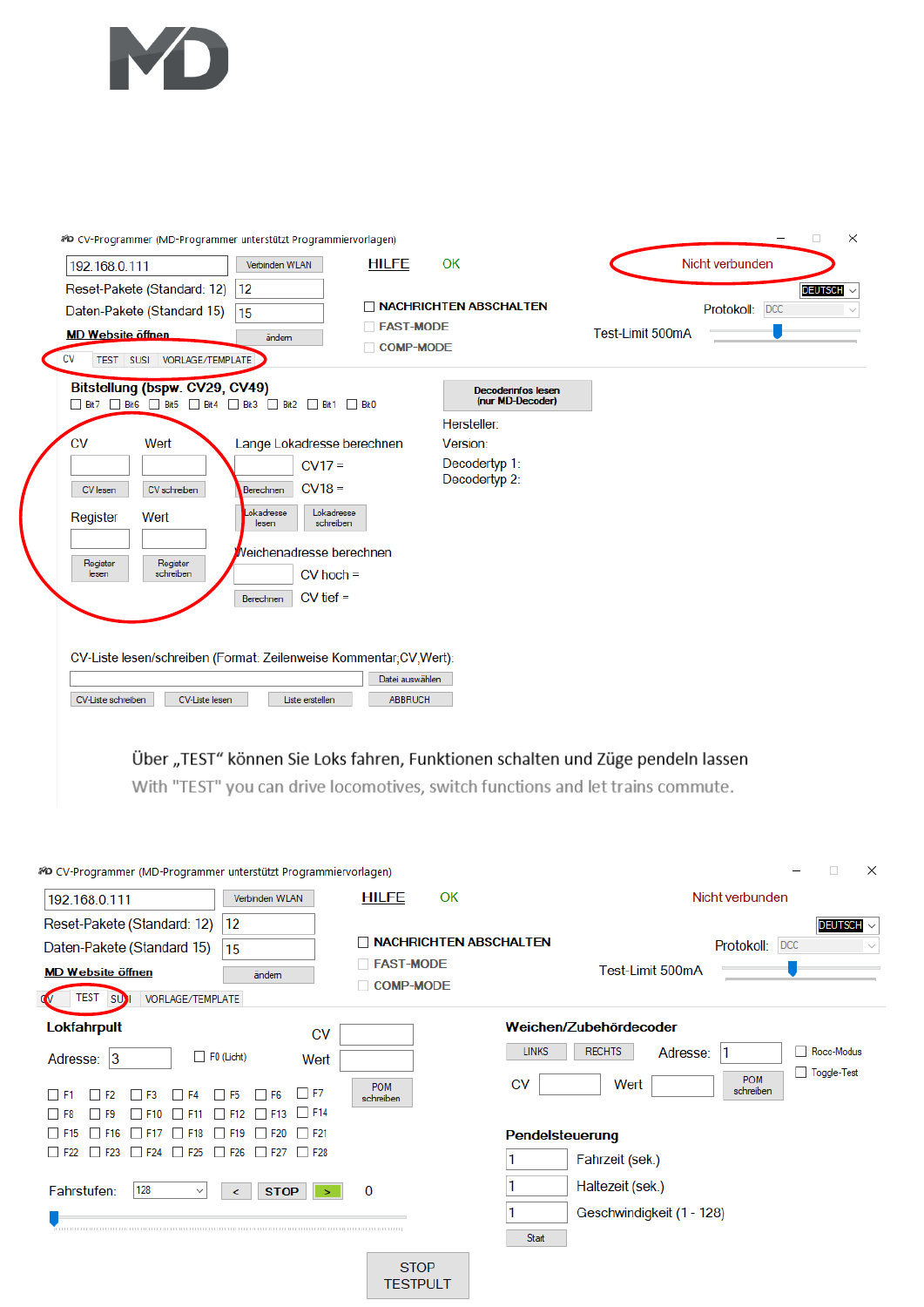

| 53 . V-Programmer (MD Programmer unterstützt Programmiervorlagen) [Geräte-Version: 1.3.5, Hardware-Version: 3] |                                  |                                        |                               |                  |                  |            |             |  |
|----------------------------------------------------------------------------------------------------------------|----------------------------------|----------------------------------------|-------------------------------|------------------|------------------|------------|-------------|--|
| 192.168.0.111                                                                                                  | Verbinden WLAN                   | <b>HILFE</b>                           | OK                            |                  | Verbunden (COM4) |            |             |  |
| Reset-Pakete (Standard: 12)   12                                                                               |                                  |                                        |                               |                  |                  |            | DEUTSCH ~ < |  |
| Daten-Pakete (Standard 15)                                                                                     | 15                               |                                        | $\Box$ NACHRICHTEN ABSCHALTEN |                  | Protokoll:       | <b>DCC</b> |             |  |
| <b>MD Website öffnen</b>                                                                                       | ändem                            | $\Box$ FAST-MODE<br>$\sqcap$ comp-mode |                               | Test-Limit 500mA |                  |            |             |  |
| <b>SUSI</b><br>GLEIS CV   TEST/FARREN                                                                          | VORLAGE/TEMPLATE FEEDBACK UPDATE |                                        |                               |                  |                  |            |             |  |

### SUSI-Anschluss an der Rückseite

| CV.      | Wert                     |                                 |
|----------|--------------------------|---------------------------------|
| 1897     | $\overline{\phantom{a}}$ | Bedienungsanleitung runterladen |
| CV lesen | CV schreiben             | SX6 Werkseinstellungen setzen   |

### CV-Liste lesen/schreiben (Format: Zeilenweise Kommentar;CV,Wert):

|                   |                                            | Datei auswählen |
|-------------------|--------------------------------------------|-----------------|
| V-Liste schreiben | $\sim$ $V_{\odot}$ .<br>iste.<br>auslesen. |                 |

### SUSI-Soundupdate (über Rückseite/über Decoder) MD SX6, Dietz micro/Xclusiv, Uhlenbrock IntelliSound

| Kategorie                                  | Soundtyp     | $\Box$ Nur DS6         |
|--------------------------------------------|--------------|------------------------|
| Kategorie wählen                           | Sound wählen |                        |
| <b>SUSI AN RÜCKSEITE</b>                   |              | Eigene Datei auswählen |
| UPDATEN <b>Z</b> TURBO <b>REAKTIVIEREN</b> |              |                        |

Soundbibliothek ist aktuell. Prüfe auf weitere Updates. HERUNTERLADEN

Sounderklärung:

- · . DSD sind die ältesten/einfachen Sounds
- . DS3/DS4 sind moderne Sounds
- . DS6 sind die hochwertigsten Sounds für unseren SX6

Auf unseren SX6 funktionieren alle Sounds. IntelliSound und micro-Soundmodule können nur DSD, DS3, DS4, DSU aufgespielt werden. Bei fehlendem Sound bitte Mail an info@md-electronics.de.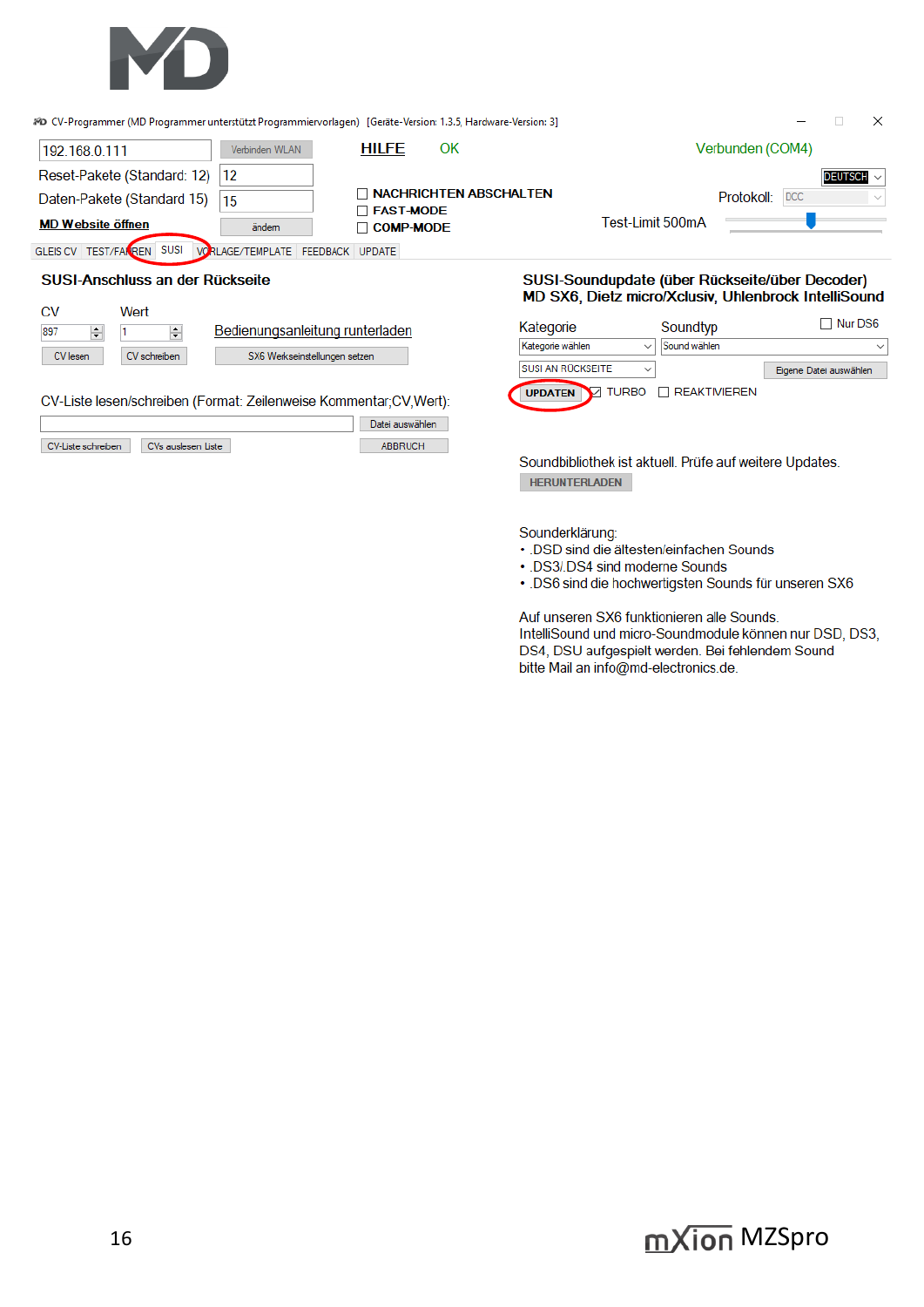

### **Die nachfolgenden Bilder zeigen die Vorlagenverwaltung. Diese Templates (Vorlagen) gibt es für jeden unserer Decoder und sind direkt ladbar. Hier im Beispiel für unseren DRIVE-S.**

**The following pictures show the template management. These templates are available for each of our decoders and can be loaded directly. In this example, this is for DRIVE-S.**

| Geräte-Version: 13.5, Hardware-Version: 3] CV-Programmer unterstützt Programmiervorlagen) [Geräte-Version: 13.5, Hardware-Version: 3] |                                                        |                                                          |                           |                                   | □<br>$\times$              |
|---------------------------------------------------------------------------------------------------------------------------------------|--------------------------------------------------------|----------------------------------------------------------|---------------------------|-----------------------------------|----------------------------|
| 192.168.0.111                                                                                                                         | Verbinden WLAN                                         | <b>HILFE</b><br><b>OK</b>                                |                           |                                   | Verbunden (COM4)           |
| Reset-Pakete (Standard: 12)                                                                                                           | 12                                                     |                                                          |                           |                                   | DEUTSCH v                  |
| Daten-Pakete (Standard 15)                                                                                                            | 15                                                     | <b>NACHRICHTEN ABSCHALTEN</b><br><b>FAST-MODE</b>        |                           |                                   | Protokoll: DCC             |
| <b>MD Website öffnen</b>                                                                                                              | ändem                                                  | <b>COMP-MODE</b>                                         |                           | Test-Limit 500mA                  |                            |
| GLEIS CV   TEST/FAHREN   SUSI                                                                                                         | VORLAGE/TEMPLATE FEED ACK UPDATE                       |                                                          |                           |                                   |                            |
| Decodervorlage XML öffnen                                                                                                             | Decodervorlage XML speichem                            | Decodertyp: DRIVE-S                                      | Vorlage: MD mXion DRIVE-S |                                   | Hersteller: MD Electronics |
| Einzel CV Nr.: 1<br>$Q$ $\bm{J}$<br>Alle CV                                                                                           | $\left  \div \right $<br>$\alpha$<br>Wert: 3<br>H<br>л | <b>DRIVE-S</b>                                           | Einfügen<br>$\checkmark$  | Fahrzeugname:                     | <b>NEW</b>                 |
| Allgemein<br>Fahreigenschaften Schaltausgänge 1                                                                                       | Sonderfunktionen 1 CV Liste                            |                                                          |                           |                                   |                            |
| Adresse<br>$\div$ Q 1 ?                                                                                                               | Analogbetrieb                                          | 3<br>÷lQ<br>$\boldsymbol{J}$<br>R                        | Kupplungswalzer<br>5      | $\div$ Q $\prime$<br>$\mathbb{R}$ |                            |
| Fahrrichtung normal                                                                                                                   | Herstellerkennung<br>$\checkmark$                      | 160<br>÷<br>$\theta$<br>P<br>lQ                          | Kupplungswalzer<br>5      | $\div$ Q 1 ?                      |                            |
| 28/128 Fahrstufen                                                                                                                     | Geräteidentifizierung                                  | 11<br>÷<br>$\Omega$<br>?<br>$\theta$                     | Kupplungswalzer<br>30     | $\exists$ Q $\jmath$ ?            |                            |
| Digital + Analog                                                                                                                      | Gerätetyp Untergruppe                                  | 3<br>÷<br>Q<br>8<br>P.                                   |                           |                                   |                            |
| Interne Fahrkurve                                                                                                                     | Geräteversion/Reset                                    | 1.0                                                      |                           |                                   |                            |
| Multifunktionsdecoder                                                                                                                 |                                                        | $\mathbf Q$<br>$\mathcal G$<br>17                        |                           |                                   |                            |
| Programmiersperre<br>$\div$ Q $\prime$<br>205                                                                                         | Puffemachlaufzeit<br>$\mathbf{P}$                      | 5<br>$= 0$<br>$\mathcal{J}$<br>P                         |                           |                                   |                            |
|                                                                                                                                       | Mehrfachtraktionsadresse                               | 99<br>$\div$ Q<br>$\mathcal{J}$<br>P.                    |                           |                                   |                            |
| LV Schaltbefehl Licht                                                                                                                 | <b>LH Schaltbefehl Licht</b><br>$Q$ $q$                | $Q$ $Q$ $R$                                              |                           |                                   |                            |
| Lichttaste (F0)                                                                                                                       | Lichttaste (F0)<br>$\checkmark$                        | $\checkmark$                                             |                           |                                   |                            |
| <b>LV Dimmwert</b><br>$\div$ Q<br>15                                                                                                  | <b>LH Dimmwert</b><br>$\mathcal{J}$<br>P               | 15<br>$\overline{\mathbf{Q}}$<br>$\mathcal{J}$<br>÷<br>ୁ |                           |                                   |                            |
| LV Bedingung<br>$\left  \div \right $<br>$\mathsf{O}$                                                                                 | <b>LH Bedingung</b><br>$\boldsymbol{J}$<br>P           | 2<br>H<br>$\mathbf Q$<br>1<br>P.                         |                           |                                   |                            |
| LV Sonderfunktion<br>64<br>H<br>$\mathsf Q$                                                                                           | <b>LH</b> Sonderfunktion<br>I<br>P.                    | 64<br>$\boldsymbol{J}$<br>H<br>$\mathbf Q$<br>P.         |                           |                                   |                            |
| LV Zeitwert<br>$\Rightarrow$<br>10<br>$\mathbf{Q}$                                                                                    | <b>LH Zeitwert</b><br>$\boldsymbol{J}$<br>P.           | 10<br>÷<br>$\boldsymbol{J}$<br>$\bullet$<br>P.           |                           |                                   |                            |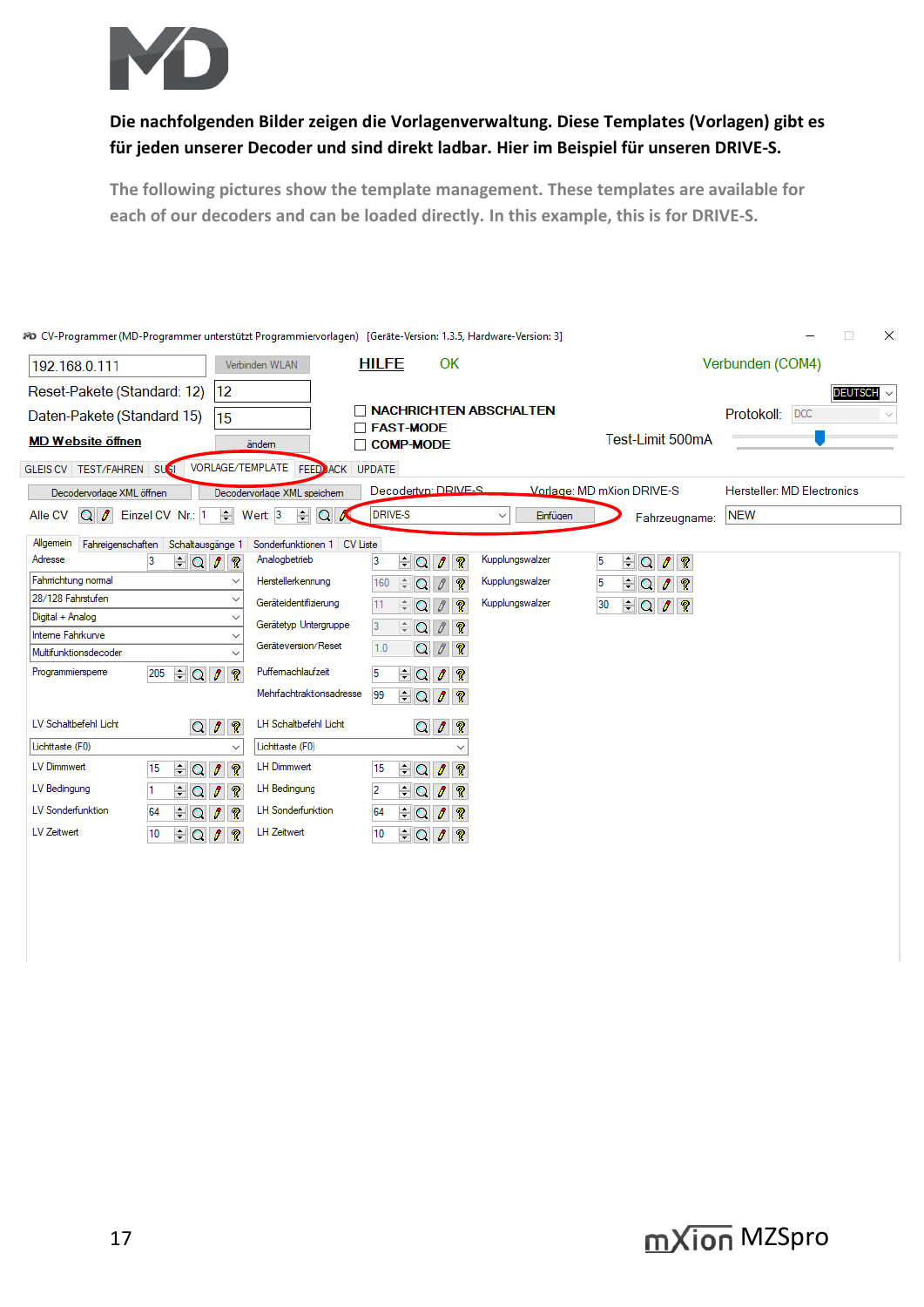#D CV-Programmer (MD-Programmer unterstützt Programmiervorlagen) [Geräte-Version: 1.3.5, Hardware-Version: 3]  $\Box$  $\times$ Verbinden WLAN **HILFE** OK Verbunden (COM4) 192.168.0.111 Reset-Pakete (Standard: 12) 12 DEUTSCH  $\sim$ **NACHRICHTEN ABSCHALTEN** Protokoll: DCC Daten-Pakete (Standard 15) 15 □ FAST-MODE Test-Limit 500mA **MD Website öffnen**  $\Box$  COMP-MODE ändem GLEIS CV TEST/FAHREN SUSI VORLAGE/TEMPLATE FEEDBACK UPDATE Vorlage: MD mXion DRIVE-S Hersteller: MD Electronics Decodertyp: DRIVE-S Decodervorlage XML öffnen Decodervorlage XML speichem Alle CV Q 0 Einzel CV Nr.: 1  $\div$  Wert 3  $\div$  Q 0 DRIVE-S  $\backsim$ Einfügen **NEW** Fahrzeugname: Allgemein Fahreigenschaften Schaltausgange 1 Sonderfunktionen 1 CV Liste  $-20$  ? Anfahrspannung Anfahrverzögerung Lastregelung 35  $10$  $\boxminus$  Q  $\textcolor{blue}{\mathcal{J}}$  ?  $\boxminus$  Q  $\textcolor{blue}{\mathcal{J}}$  ? Mittlere Geschwindigkeit Lastregelung Verzögerung 50 Bremsverzögerung  $10$  $10$  $\Box$   $\sqrt{2}$  $\exists$  Q  $\jmath$  ?  $\exists$  Q  $\jmath$  ? Maximale Geschwindigkeit Motorfrequenz Lastregelung Begrenzung 200  $\Box$   $\Box$   $\mathcal{J}$  ?  $\overline{\mathbf{0}}$  $\Box$   $\Box$  2  $10$  $\Box$   $\sqrt{2}$ Pendelbetrieb Fahrdauer  $100$   $\div$  Q  $\theta$  ? 5 Pendelbetrieb Haltezeit 5 Pendelbetrieb Fahrstufe HQ1?  $\exists$  Q  $\jmath$  ? Wartezeit bei Rückwärts-Trimm Vorwärts-Trimm  $\pmb{0}$  $\exists$  Q  $\prime$  ? 255  $\leftarrow$   $\left\lceil \bigcirc \right\rceil$  ? 255  $\div$  Q  $\rightarrow$  ? Prog. Fahrkurve 260 F-Kurve 240 220 Ľ, 200 180 ٠ 160 140 120 т 100 80 60 п  $40$ 20  $\overline{0}$  $17$ 21 3 5  $\overline{7}$ 9 11 13 15 19 23 25 27 29 1 6 8 10 13 16 19 22 26 31 36 42 48 54 60 68 76 84 92 102 112 124 136 152 168 268 278 278 279

mXion MZSpro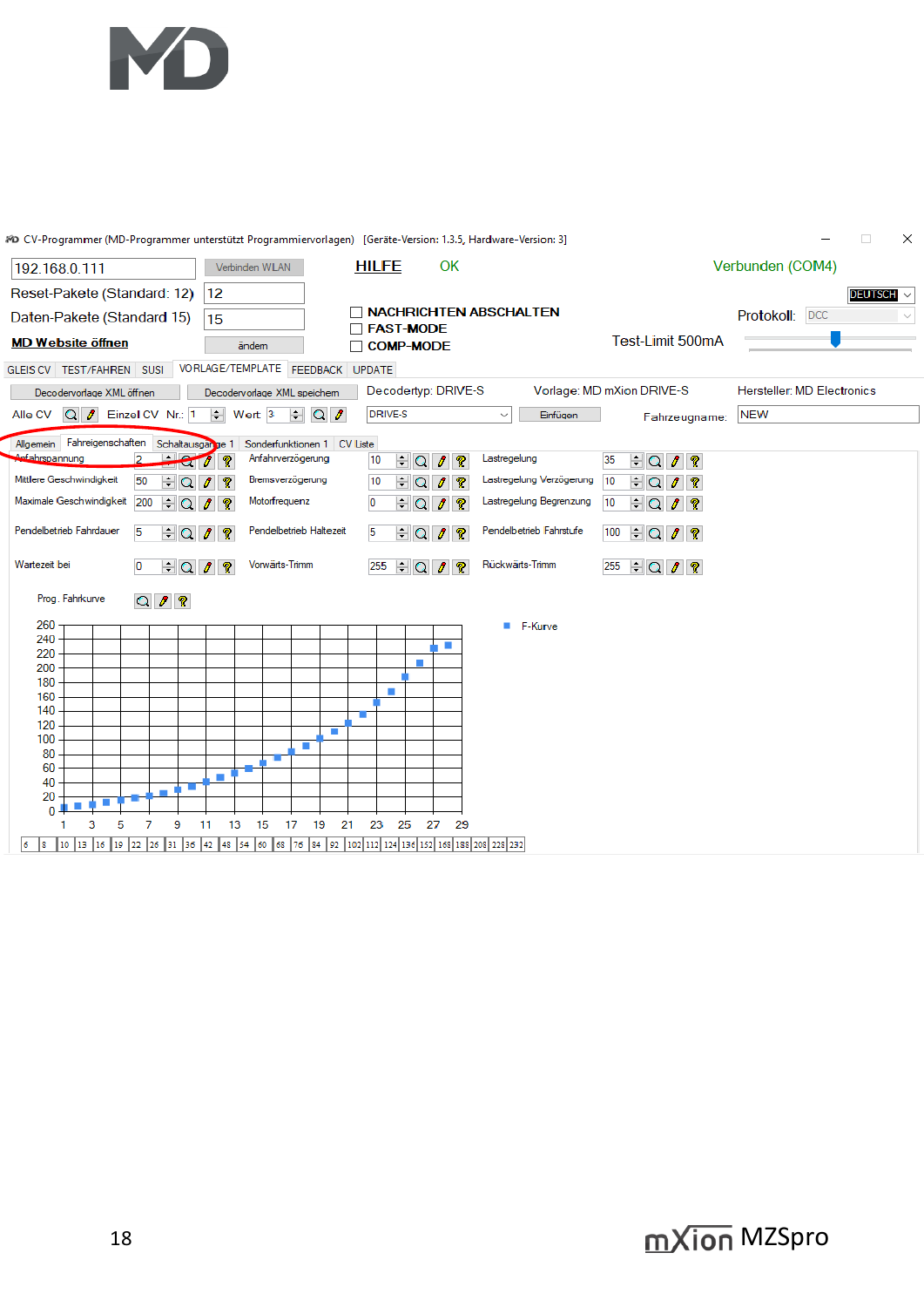#D CV-Programmer (MD-Programmer unterstützt Programmiervorlagen) [Geräte-Version: 1.3.5, Hardware-Version: 3]  $\Box$  $\times$ **HILFE** OK Verbunden (COM4) Verbinden WLAN 192.168.0.111 Reset-Pakete (Standard: 12)  $12$ **DEUTSCH** NACHRICHTEN ABSCHALTEN Daten-Pakete (Standard 15) Protokoll: DCC 15 FAST-MODE Test-Limit 500mA **MD Website öffnen** ändem COMP-MODE GLEIS CV TEST/FAHREN SUSI VORLAGE/TEMPLATE FEEDBACK UPDATE Vorlage: MD mXion DRIVE-S Hersteller: MD Electronics Decodertyp: DRIVE-S Decodervorlage XML öffnen Decodervorlage XML speichem DRIVE-S Alle CV Q 3 Einzel CV Nr.: 1 **NEW**  $\Rightarrow$  Wert 3  $\Box$  $\checkmark$ Einfügen Fahrzeugname: Allgemein Fahreigenschaften Chaltausgänge 1 Sonderfunktionen 1 CV Liste MD Konfiguration (C) Zufallsgenerat  $\overline{0}$  $\exists$  Q  $\jmath$  ? **North** Doppel Taktsteuerung In/Ext  $\alpha$  $\overline{1}$  $\exists$  Q  $\jmath$  ? de 13 (F13) Taktsteuerung Sim. Komig 5 **Ta**  $\exists$  Q  $\beta$  ? F-Taste aktiv analog h  $\exists$  Q  $\beta$  ? Schaltbare  $Q$   $q$   $q$ inktionstaste  $Q$   $q$ Taste 16 (F16) ste 28 (F28) Rangiergang Schaltbefehl  $Q$   $q$   $q$ Taste 15 (F15)  $\checkmark$ Femlicht Schaltbefehl  $Q \nmid \nmid \nmid$ Taste 14 (F14)  $\checkmark$ Handbremse Schaltbefehl  $Q$   $q$ Taste 12 (F12) Zeitwerkfür Handbremse  $\mathbf{0}$  $\div$  Q Ÿ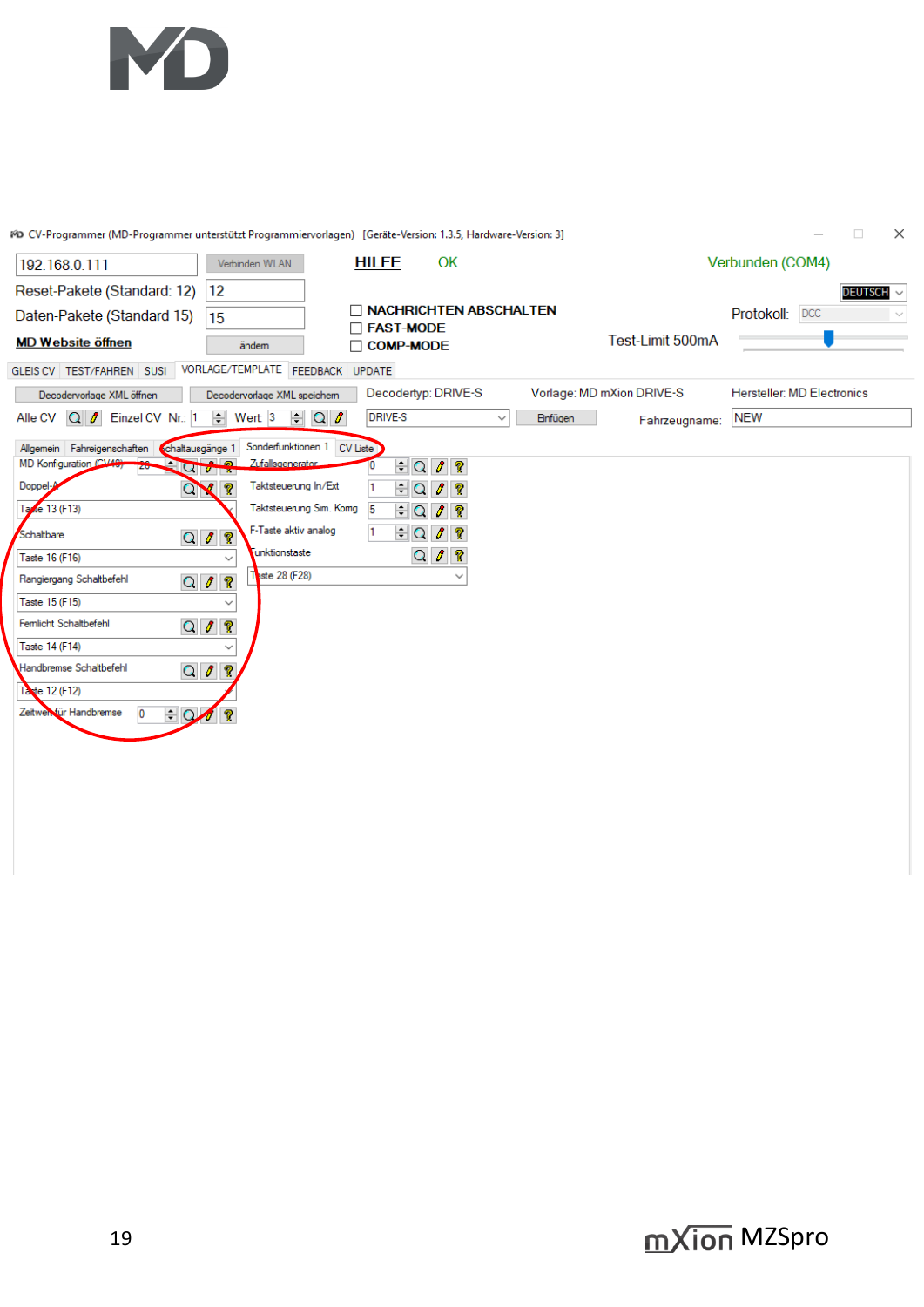

Dieser Modus kann aktiviert werden, wenn Sie analoge This mode can be activated if you have analog Loks auf Ihrer digitalen Anlage steuern möchten. Dies want to control locomotives on your digital ist ideal zum Test oder wenn Sie auf Ihre Lieblingslok layout. This is ideal for testing or when you nicht verzichten möchten solange die nicht digitalisiert are on your favorite locomotive do not want ist. Die Steuerung erfolgt dabei fest mit der Adresse to do without as long as they are not 9999. Deaktivieren Sie bei Verwendung dieser digitized is. The control takes place Funktion den Analogmodus in den Decodern Ihrer permanently with the address 9999. Loks (CV29 Bit 2 aus (Wert 0). Deactivate when using this function the analog

### **Analogmodus für analoge Loks Analog mode for analog trains**

mode in the decoders of your locomotives in the locomotive decoder with CV29 bit  $2 = 0$ .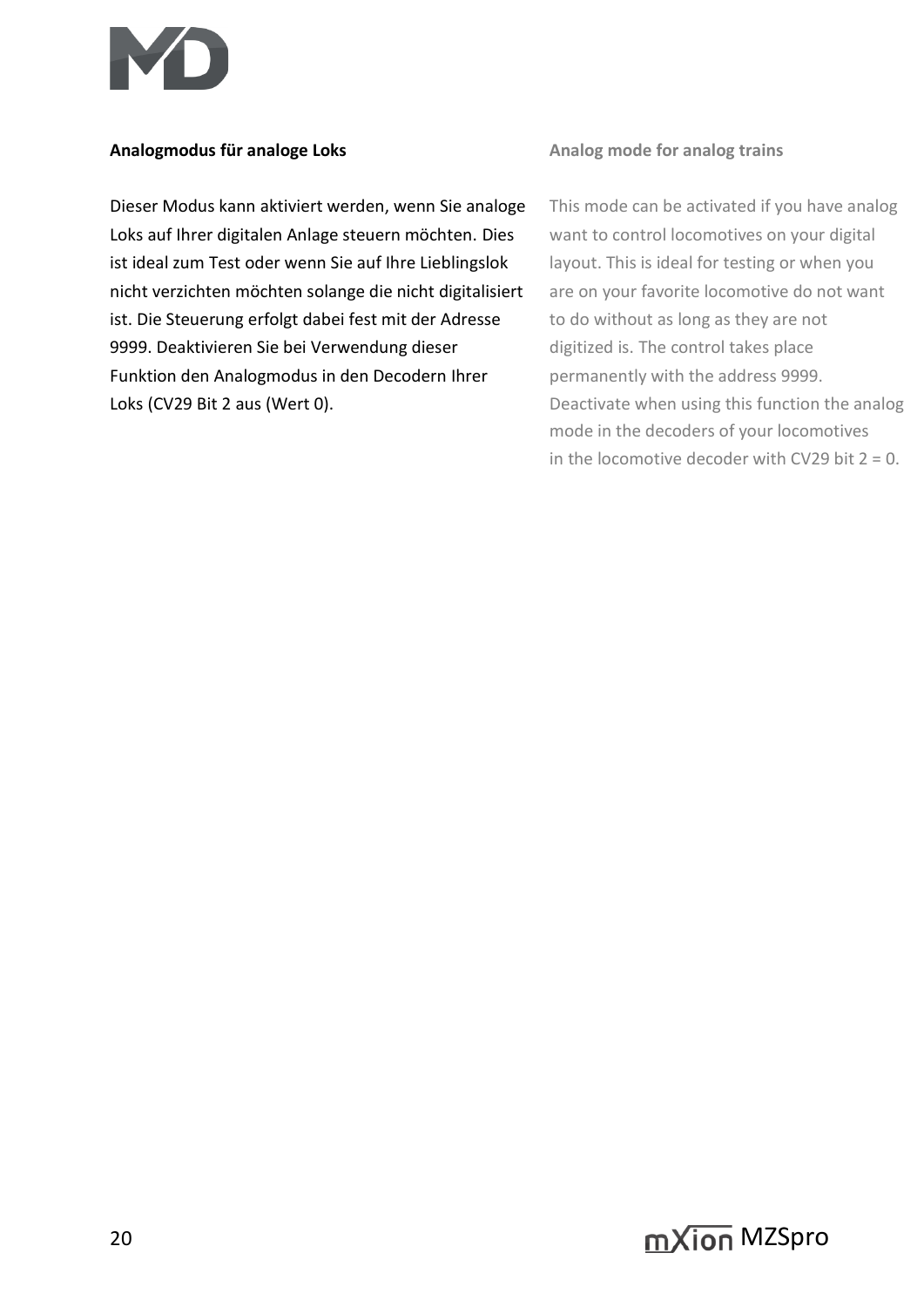

# **Technische Daten Technical data**

**Spannung: Power supply: Power supply:**  $14 - 24$  V DC  $14 - 24$  V DC Nur Gleichstromtrafos nutzen! De announcement only use DC-Trafos!

**Stromaufnahme: Current:**

**Maximaler Gesamtstrom: Maximum current: 10 A kurzzeitig 10 Amps.** for short time 8 A dauerhaft **8 Amps all time** 

**Temperaturbereich: Temperature range:**  $-40$  bis 60 °C  $-40$  up to 60 °C

9.5\*13.5\*4.5 9.5\*13.5\*4.5

HINWEIS: Um Kondenswasserbildung NOTE: In case you intend to utilize this zu vermeiden, benutzen Sie die Elektronik device below freezing temperatures, make bei Temperaturen unter 0°C nur, wenn sure it was stored in a heated environment diese aus einem beheizten Raum between before operation to prevent the generation kommt. Im Betrieb sollte sich kein weiteres of condensed water. During operation is Kondenswasser bilden können. Sufficient to prevent condensed water.

50 mA, abgeschaltete Stufe 50 mA, switched off booster

**Abmaße L\*B\*H (cm): Dimensions L\*B\*H (cm):**

21 and the contract of the contract of the contract of the contract of the contract of the contract of the contract of the contract of the contract of the contract of the contract of the contract of the contract of the con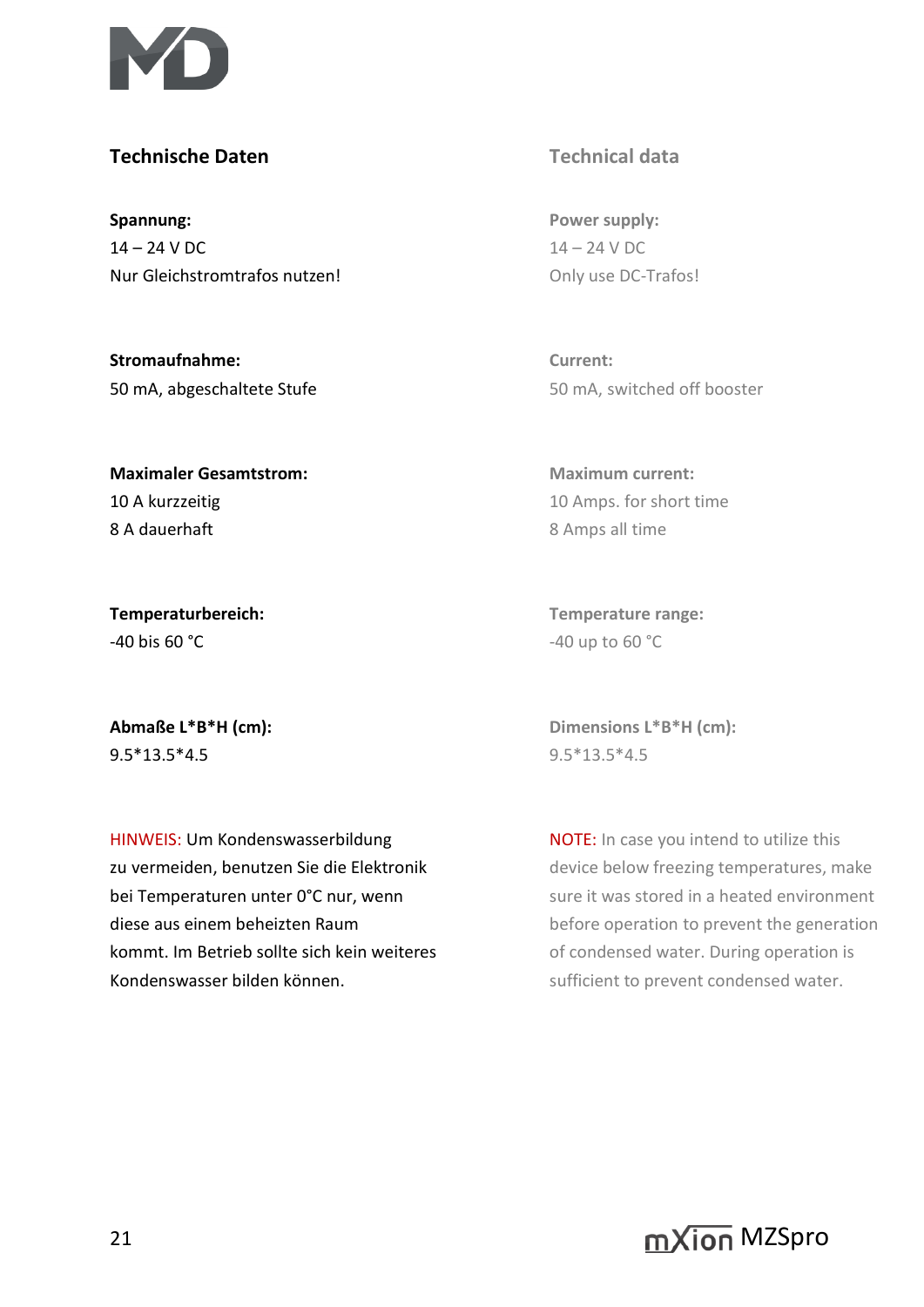

MD Electronics garantiert die MD Electronics warrants this product Fehlerfreiheit dieses Produkts für ein auszum against defects in materials and Jahr. Die gesetzlichen Regelungen workmanship for one year from the können in einzelnen Ländern abweichen. **Ein alle als eine alle als ein** original date of purchase. Other countries Verschleißteile sind von der Garantieleistung might have different legal warranty ausgeschlossen. Berechtigte Beanstandungen situations. Normal wear and tear, werden kostenlos behoben. Für Reparatur- consumer modifications as well as improper oder Serviceleistungen senden Sie das anderen ause or installation are not covered. Produkt bitte direkt an den Hersteller. Peripheral component damage is not covered Unfrei gesandte Sendungen werden by this warranty. Valid warrants claims will be nicht angenommen. Für Schäden durch serviced without charge within the warranty unsachgemäße Behandlung oder Fremdeingriff period. For warranty service please return oder Veränderung des Produkts besteht the manufacturer. Return kein Garantieanspruch. Der Anspruch auf shipping charges are not covered by Serviceleistungen erlischt dadurch unwiderruflich. MD Electronics. Please include your proof of Auf unserer Internetseite finden Sie die purchase with the returned good. Please jeweils aktuellen Broschüren, etc. etc. etc. etc. check our website for up to date brochures, Produktinformationen, Dokumentationen product information, documentation and und Softwareprodukte rund um software updates. Software updates you can MD-Produkte. **MD-Produkte.** MD-Produkte. Softwareupdates können Sie mit the product, we update for you free. unserem Programmer (Art. Nr. 0024) durchführen, oder uns das Produkt zu senden, wir updaten für Sie kostenlos.

### **Garantie, Reparatur Warranty, Service, Support**

Irrtümer und Änderungen vorbehalten. The Errors and changes excepted.

22 and the contract of the contract of the contract of the contract of the contract of the contract of the contract of the contract of the contract of the contract of the contract of the contract of the contract of the con